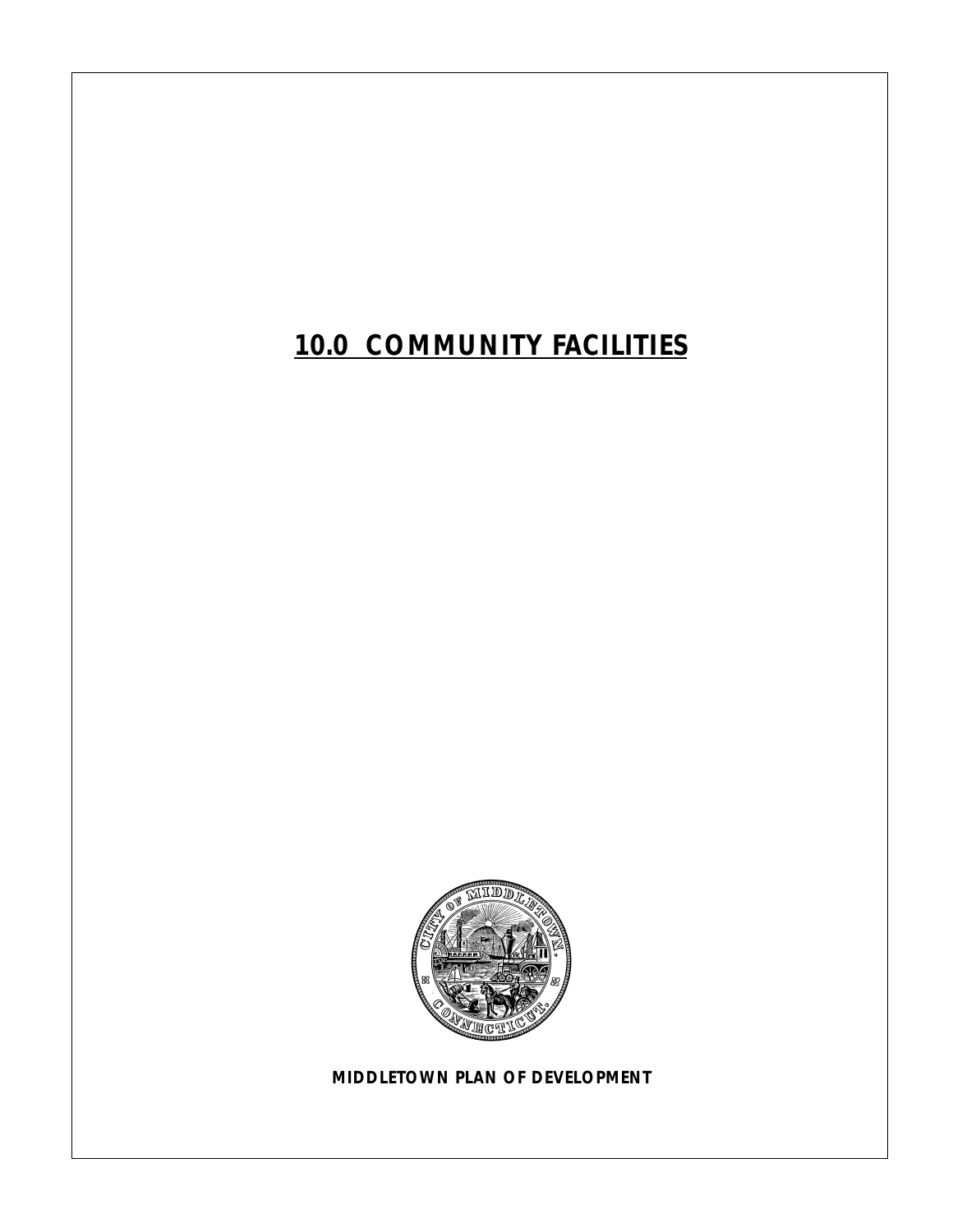# **10.0 COMMUNITY FACILITIES**<sup>12</sup>

#### **10.1 Introduction**

Community facilities are physical aspects of local government which include land, buildings, and major equipment. These facilities include such governmental functions as education, public works, police and fire protection, recreation, and libraries. The location, capacity, and quality of community facilities are important considerations since they can

- direct and shape private development,
- have a stabilizing effect upon neighborhoods, and
- contribute significantly to the character of a community and its quality of life.

Community facilities are also important since they are one of the more effective ways in which a community implements its Plan of Conservation and Development.

The purpose of this report is to review the physical aspects of such services and facilities to ensure they are appropriately located and sized to meet future community needs.

The following process was used to develop the community facilities plan:

- Review of previous community facilities plans.
- Interview with department heads.
- Utilization of accepted standards to gauge levels of service provided by various departments.
- Field review of existing facilities.
- Presentation of existing facilities and proposed improvements

#### **10.2 Population Projections**

Population projections are important since they can help anticipate community needs or impacts. In 1995, the Connecticut Census Data Center prepared population projections for Middletown using the Cohort-Survival Method. Those projections estimate that the population growth rate will slow somewhat in the future.

| <b>Middletown Population Projections</b> |                |                   |               |  |  |
|------------------------------------------|----------------|-------------------|---------------|--|--|
|                                          | <b>Percent</b> |                   |               |  |  |
| <b>Type</b>                              | Year           | <b>Population</b> | <b>Change</b> |  |  |
| <b>Actual</b>                            | 1960           | 33,250            | $+11%$        |  |  |
|                                          | 1970           | 36,924            | $+06%$        |  |  |
|                                          | 1980           | 39,040            | $+10%$        |  |  |
|                                          | 1990           | 42,762            | $+2\%$        |  |  |
| Projected                                | 2000           | 43,460            | $+6%$         |  |  |
|                                          | 2010           | 46,200            | $+6%$         |  |  |
|                                          | 2020           | 49,050            | $+6%$         |  |  |

**Table 10.1** 

 $\overline{a}$ 

 $12$  This chapter was written by Planimetrics in May, 1999.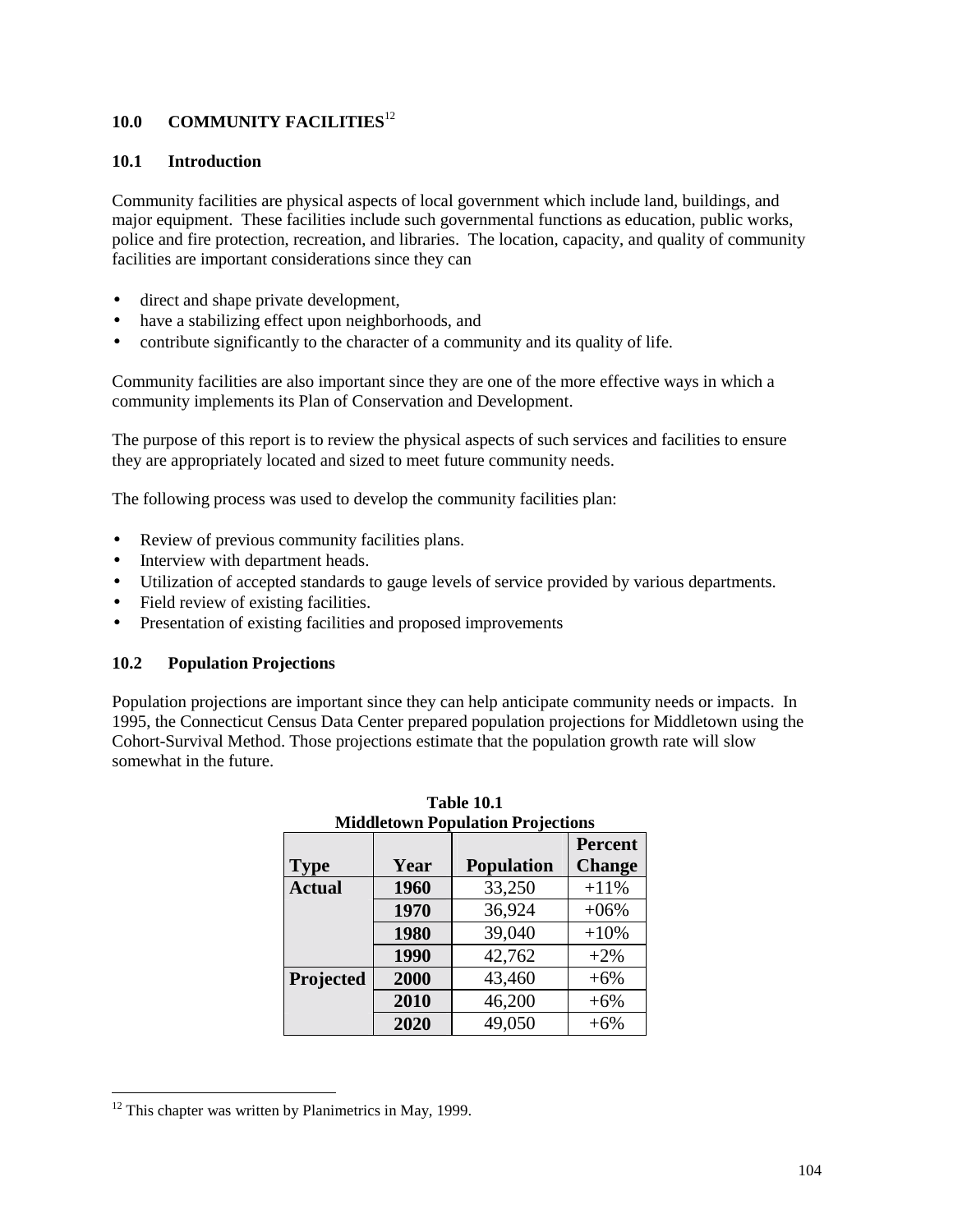Even with the slowing of the growth rate, there will continue to be an increase in Middletown's population. By 2001, it is projected that there will be an absolute increase in population of 2,701 over the 1997 population of 43,498. Evaluating these projections by age grouping helps assess the implications of demographic changes on municipal services and housing types. Of course, it must be remembered that these are projections and variations can occur, especially the further into the future.

For school-age children (ages 5-19), the projections suggest a peak around the year 2010. At that time, there will be about 27% percent more persons in this age group than in 1990. This projection tends to reinforce that used by the Superintendent of Schools as noted later in this report. For school enrollment planning, more detailed analysis should be performed.



The 20-34 age group generally consists of renters and/or first time homebuyers. This age group is

expected to decline by about 34 percent to the year 2010 (due to the lull after the 'baby boom') and increase thereafter. This age group tends to be active in recreational pursuits. Its decline may tend, over time, to relieve some of the pressure on recreational facilities that Middletown has been experiencing.

| <b>Ages</b>  | 1990   | 2000   | 2010   | 2020   |
|--------------|--------|--------|--------|--------|
|              | actual |        |        |        |
| $0 - 4$      | 2,858  | 3,346  | 2,826  | 3,108  |
| $5-19$       | 7,295  | 7,964  | 9,287  | 8,536  |
| 20-34        | 14,405 | 10,942 | 9,471  | 11,954 |
| 35-54        | 9,915  | 13,136 | 15,183 | 12,811 |
| 55-64        | 3,144  | 3,260  | 4,515  | 6,633  |
| $65 +$       | 5,145  | 4,812  | 4,917  | 6,009  |
| <b>Total</b> | 42,762 | 43,460 | 46,199 | 49,051 |

**Table 10.2 Population Projections by Age Groups** 

# **Caveats**

Population projections are a translation of past events (social, economic, and physical) into future estimates. Changes in major inputs (such as birth rates, housing turnover, and migration) can materially affect the results and cause the projections to be revisited.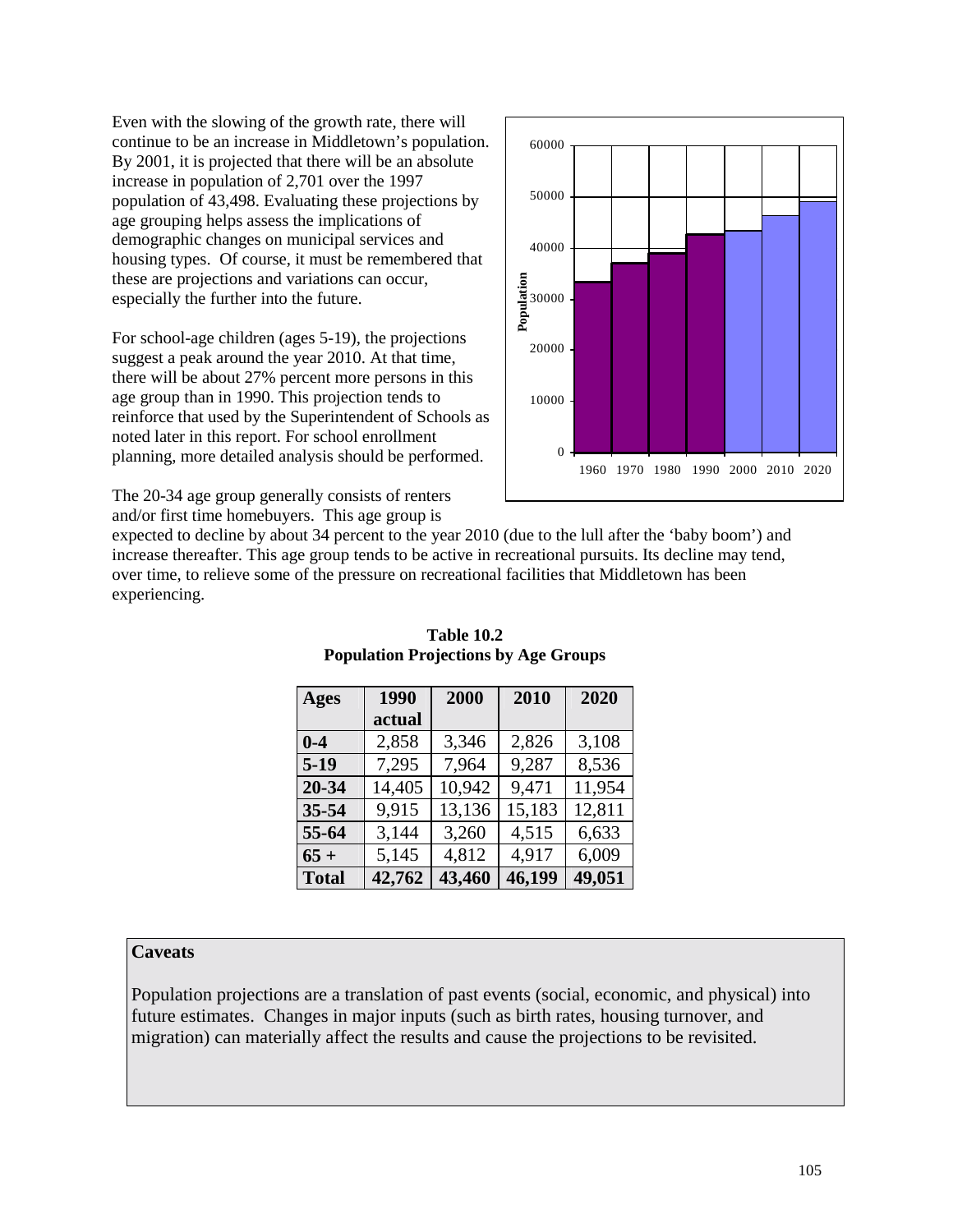















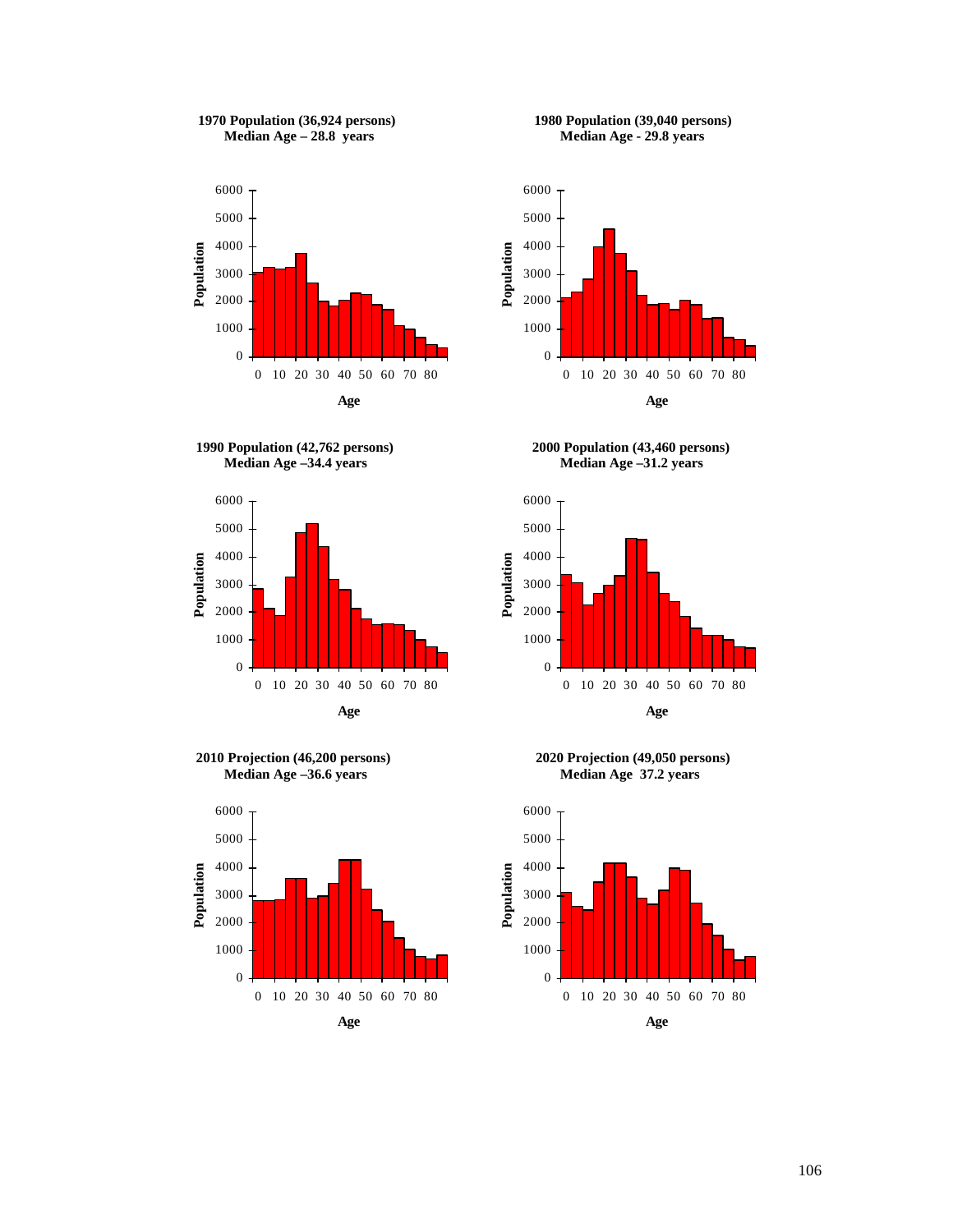The 35-54 age group is expected to peak around the year 2010 (due to the 'baby boom') and decline thereafter. This age group, moving into its peak earning years, generally seeks larger, up-scale housing, to the extent it can be afforded. The 55 and over age groups are expected to decline slightly to the year 2000 and grow moderately to the year 2020.

The charts on the following page show how the age composition of Middletown has changed, and is projected to change, over time.

# **10.3 Population Implications**

Population characteristics at a point in time (and the extent of change over time) are typically the result of thousands of individual household decisions, lifestyle changes, and (to some extent) municipal policies and decisions. The nature of Middletown's population in the year 2000 and later years will be the sum total of all of these decisions.

Data generated in this section might best be viewed as a governmental market survey. It should be used to assess the overall needs for expanded or improved community facilities within Middletown throughout the planning period.

## **Overview**

The city of Middletown has a substantial investment in community facilities. In the 1998 fiscal year, land and facilities owned by the City surpassed \$150,000,000 in value. These assets were distributed over 59 separate locations and included 137 buildings and other facilities. The facilities range in size from a 30,000 square foot high school to a public water supply well occupying less than 200 square feet. The following table summarizes the number and types of community facilities within the City. (Subsidized housing facilities are not included in this report since they are under the jurisdiction of the Middletown Housing Authority.)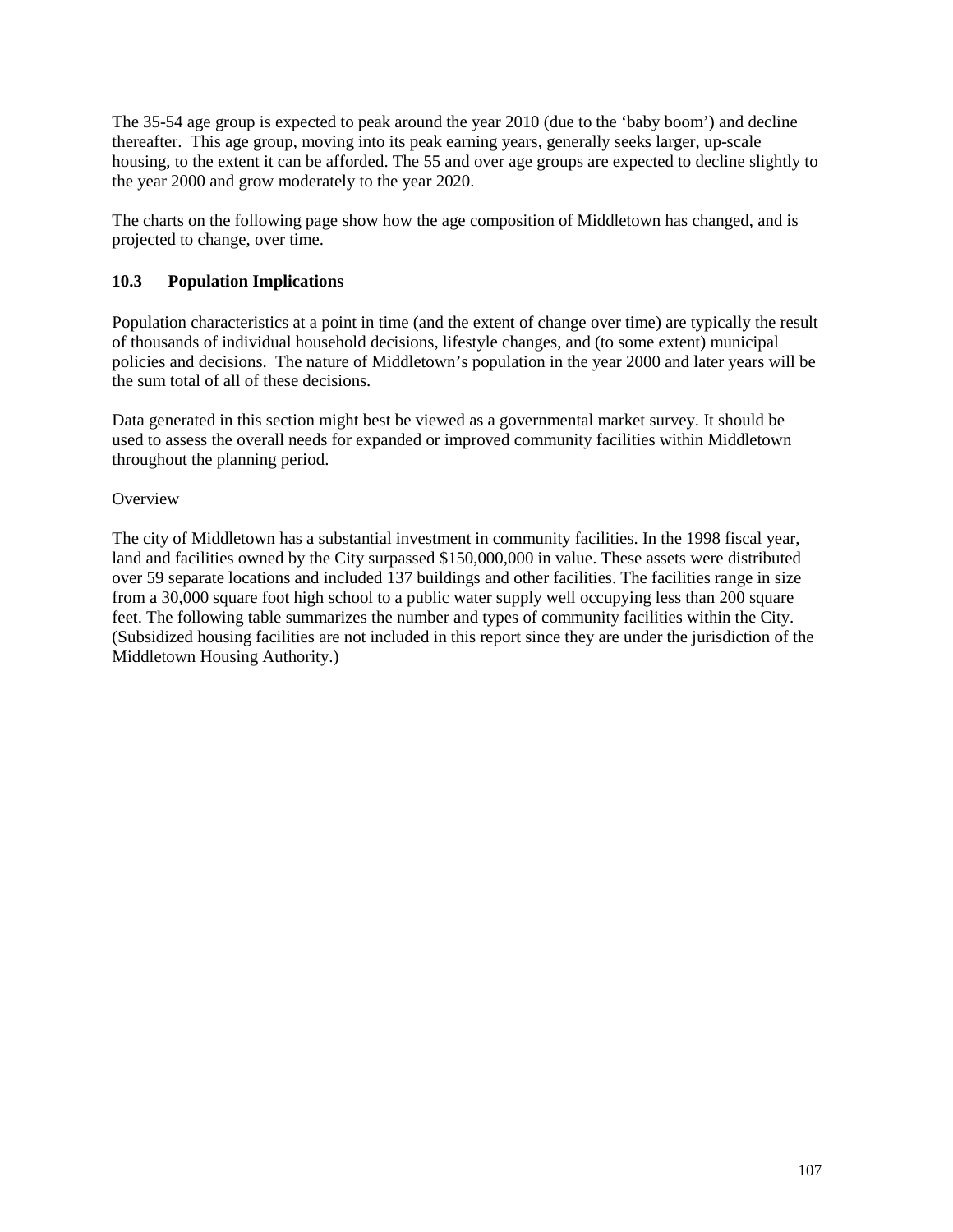| <b>Table 10.3</b>                   |                          |
|-------------------------------------|--------------------------|
| <b>Community Facility Summary</b>   |                          |
| <b>Type of Facility</b>             | Quantity                 |
| <b>Banquet Facility</b>             | 1                        |
| <b>Bicycle Path</b>                 | $\mathbf{1}$             |
| <b>Education Admin. Bldgs.</b>      | $\overline{\mathcal{A}}$ |
| <b>Elementary Schools</b>           | 8                        |
| <b>Fire Station</b>                 | $\overline{4}$           |
| <b>Fire Training Center</b>         | $\mathbf{1}$             |
| <b>High School</b>                  | $\mathbf{1}$             |
| <b>Hiking Trails</b>                | 8                        |
| Junior High School                  | $\mathbf{1}$             |
| Library                             | $\mathbf{1}$             |
| <b>Little League Facilities</b>     | 5                        |
| Middle School                       | $\mathbf{1}$             |
| Multi-Purpose Parks                 | 11                       |
| <b>Municipal Building</b>           | $\mathbf{1}$             |
| <b>Open Space Areas</b>             | 16                       |
| Park & Rec. Admin. Bldg.            | $\mathbf{1}$             |
| <b>Parking Garage</b>               | $\mathbf{1}$             |
| <b>Picnic Facilities</b>            | 9                        |
| <b>Playground Facilities</b>        | 12                       |
| <b>Police Station</b>               | $\mathbf{1}$             |
| <b>Public Works Complex</b>         | $\mathbf{1}$             |
| <b>Pump Stations</b>                | 19                       |
| <b>Senior Center</b>                | $\mathbf{1}$             |
| <b>Sewage Treatment Plant</b>       | $\mathbf{1}$             |
| <b>Storage (Former Court House)</b> | $\mathbf{1}$             |
| <b>Technical High School</b>        | $\mathbf{1}$             |
| <b>Water Storage Tanks</b>          | 3                        |
| <b>Water Supply Reservoir</b>       | 3                        |
| <b>Water Supply Wells</b>           | 10                       |
| <b>Water Treatment Plant</b>        | $\overline{c}$           |
| <b>Youth Center</b>                 | $\mathbf{1}$             |

## **10.4 General Government**

A map showing the location of general government community facilities is presented in figure 10.1

The Municipal Building, which contains the major portion of Middletown's general government functions, is located at deKoven Drive. The building was built in 1958 and contains approximately 30,000 square feet of floor area.

The building currently houses the Mayor, the City Attorney, City Clerk, Planning Department, Building Official, Public Works, Health, Assessor, Tax Collector, Water and Sewer Departments, Finance Department, as well as other smaller departments. The building also houses the Council Chambers, which is used for a variety of meetings and has a capacity of 160.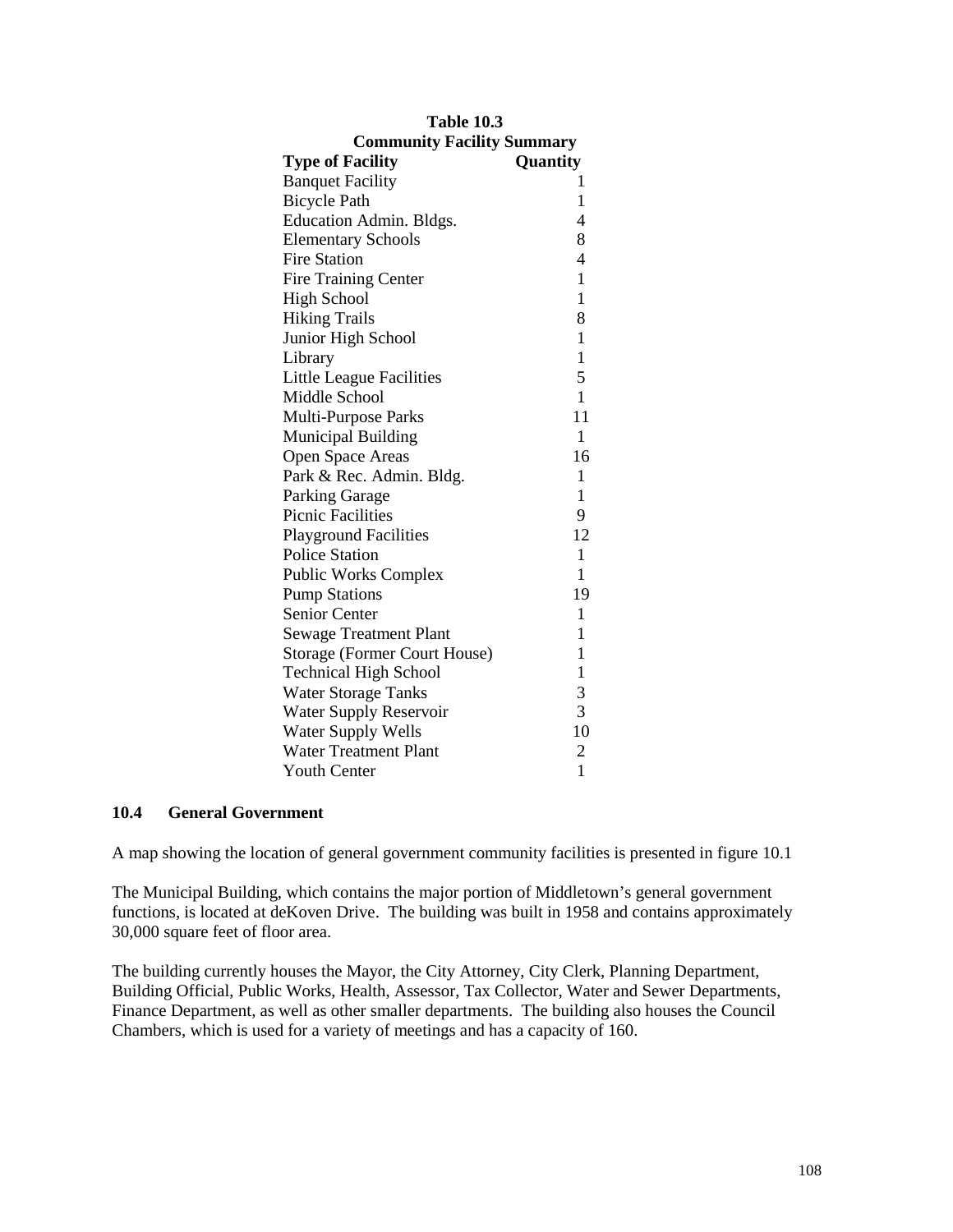

# MIDDLETOWN PLAN OF DEVELOPMENT Middletown, CT

# Figure 10.1 Municipal Facilities



|  |  | 7000 | 21000<br>14000<br>$\sim$ 1 | Feet |
|--|--|------|----------------------------|------|
|  |  |      |                            |      |

 $\Box$  BFJ Buckhurst Fish & Jacquemart, Inc.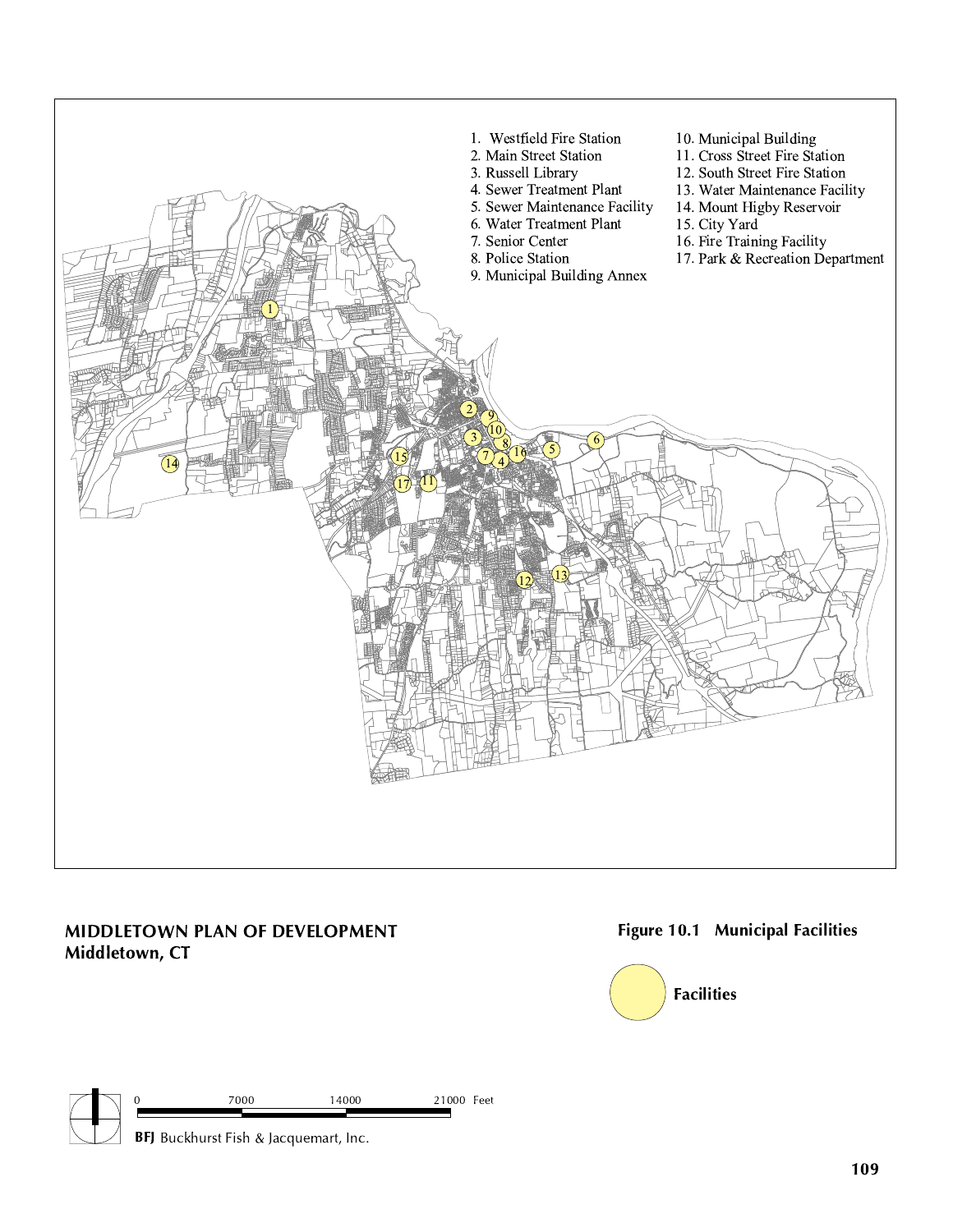## **Assessment**

This concentration of community services located at the Municipal Building allows for close communication and coordination between departments. However the building is intensely used and facilities are relatively cramped. In addition, there is essentially no room for growth as the space is currently configured.

The City recognized the shortcomings of the existing building and appointed a building committee to recommend solutions, the funds for which are scheduled for referendum. Since the Building Committee was an on-going activity at the start of this facilities plan, it was decided that the facilities plan would not provide a detailed assessment of the municipal building. Suffice it to say that the relocation of the Water and Sewer Department, as recommended elsewhere in this plan, together with the recommended renovations, will free up substantial areas in the Municipal Building and enable the delivery of exiting services in a more economical and functional manner.

## **10.5 Police Department**

The Middletown Police force consists of 100 full-time officers and 16 full-time civilians. Total staffing at the Department is at a ratio of 2.81 employees per 1,000 of population. According to the latest data from the Department of Public Safety, Division of Connecticut State Police, the average ratio for municipalities similar in size to Middletown is 2.18 employees per 1,000 population. The Department has a fleet of 43 vehicles, including staff cars, marked patrol vehicles, and an emergency rescue vehicle. The Department also maintains a marine patrol consisting of a scuba team and two boats.

## **Assessment**

The Police Department is scheduled to occupy a new facility in the late fall of 1999. The facility is currently under construction, contains approximately 45,000 square feet and is located on Main Street at the site of the former Sears Store. The facility includes general offices, a community room, conference rooms, locker rooms, holding cells, and a booking area. The facility has space for the parking / storage of its motor vehicle fleet and its marine vehicles. The department also operates a substation at Industrial Park Place.

Radio communications are adequate in most parts of Middletown with the exception of the Maromas Road area on Aircraft Road where intermittent transmissions can occur. A planned update to the microwave system should remedy this problem. The department communication system utilizes the 3.5-megahertz band. The current trend in emergency communications, to include state police communications, is to utilize higher end, 800-megahertz frequencies.

## **Recommendations**

The police department is about to occupy a new facility. This facility is adequately sized and located for the services to be provided.

Improved radio systems for patrol vehicles utilizing higher frequency bands would permit better coordination and communications with surrounding departments and state police vehicles. Within the planning period of the facilities plan, ten years, a transition to an 800-megahertz communications system should be made.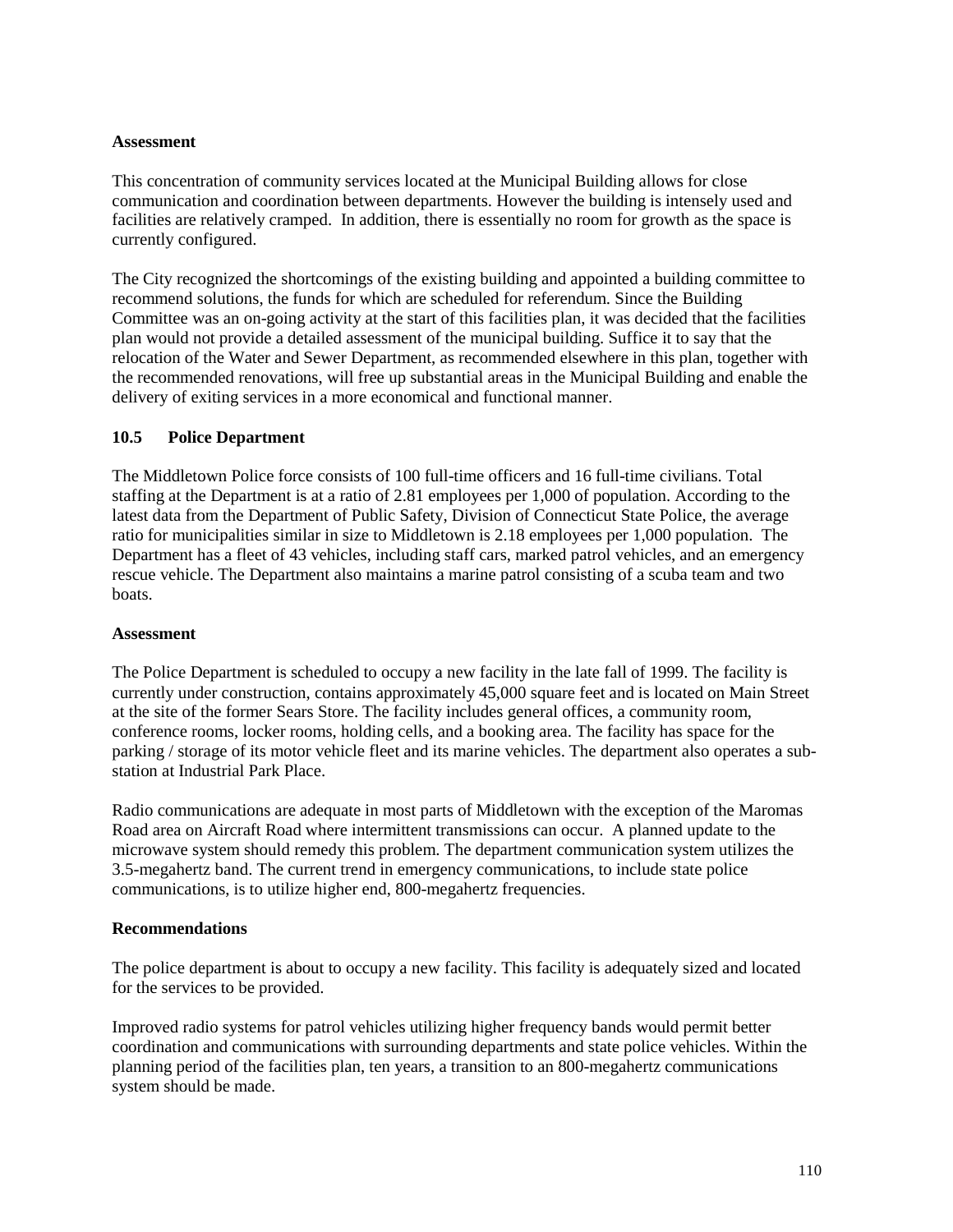The existing police facility at Church Street will be vacated upon the department's relocation to the new facility. The Church Street facility contains approximately 16,000 square feet on 0.60 acres. Thirty parking spaces are on the site. The building has a large classroom area that can accommodate up to 40 people. The building was converted from its original use as a school to a police station. It contains 6 jail cells, locker and shower facilities for the officers, an exercise room, storage areas and administrative office areas. The building is of concrete masonry construction. Any re-use of the building would have to take into consideration the following:

- The second story of the building is not handicap accessible.
- A lead abatement program would be required for the area used for the indoor shooting range.
- With some renovations, the building would be suitable for the typical type of office space needed for most municipal departments.
- Uses that require more open areas, e.g., youth center or senior center, would require significant renovations.
- Heating and air-conditioning controls require modernization.
- The structure has a flat roof and leaks are an on-going problem.

The buildings downtown location is significant. The ultimate re-use of the site should be one which supports and strengthens the downtown area.

## **10.6 Water and Sewer Department**

The Middletown Water Department is a self-supporting municipal department that provides water service to approximately 90% of the City's population. The Department also serves smaller portions of Cromwell and Middlefield. The system consists of three reservoirs, a well field with ten wells, two water treatment plants, pumping stations, and approximately 130 miles of water mains.

The sewer department operates a wastewater treatment facility, which serves two-thirds of the City and portions of a neighboring town. Other portions of Middletown are serviced by the Mattabassett treatment facility in Cromwell. The wastewater treatment plant is scheduled to be closed by the year 2005. At that time, the City will hook into and utilize the treatment facilities of the Mattabassett District. An independent consultant's report determined that lower costs would result by utilizing the regional facility, versus the continued operation of Middletown's wastewater treatment plant. Additionally, use of the Regional facility will be more beneficial to the environment in that there will be one less point of treated wastewater discharge into the Connecticut River.

The water and sewer departments operate as a single unit and have 38 full time employees and a director. Personnel and equipment are spread out over 6 locations as follows:

- Water Production Treatment Higby Reservoir, 260 Meriden Road (471 Acres)
- Water Production Treatment, 566 River Road (8 Acres)
- Sewer Treatment Facility, 100 River Road (7.6 Acres)
- Sewer Maintenance Facility, 34 East Main Street (7.9 Acres)
- Water Maintenance Facility, 675 Randolph Road (1.1 Acres)
- Sewer and Water Administration Municipal Building.

## **Assessment**

The multiple locations utilized by the Water and Sewer Department are not conducive to an efficient and economical operation. A concentration of staff and equipment at a central location would offer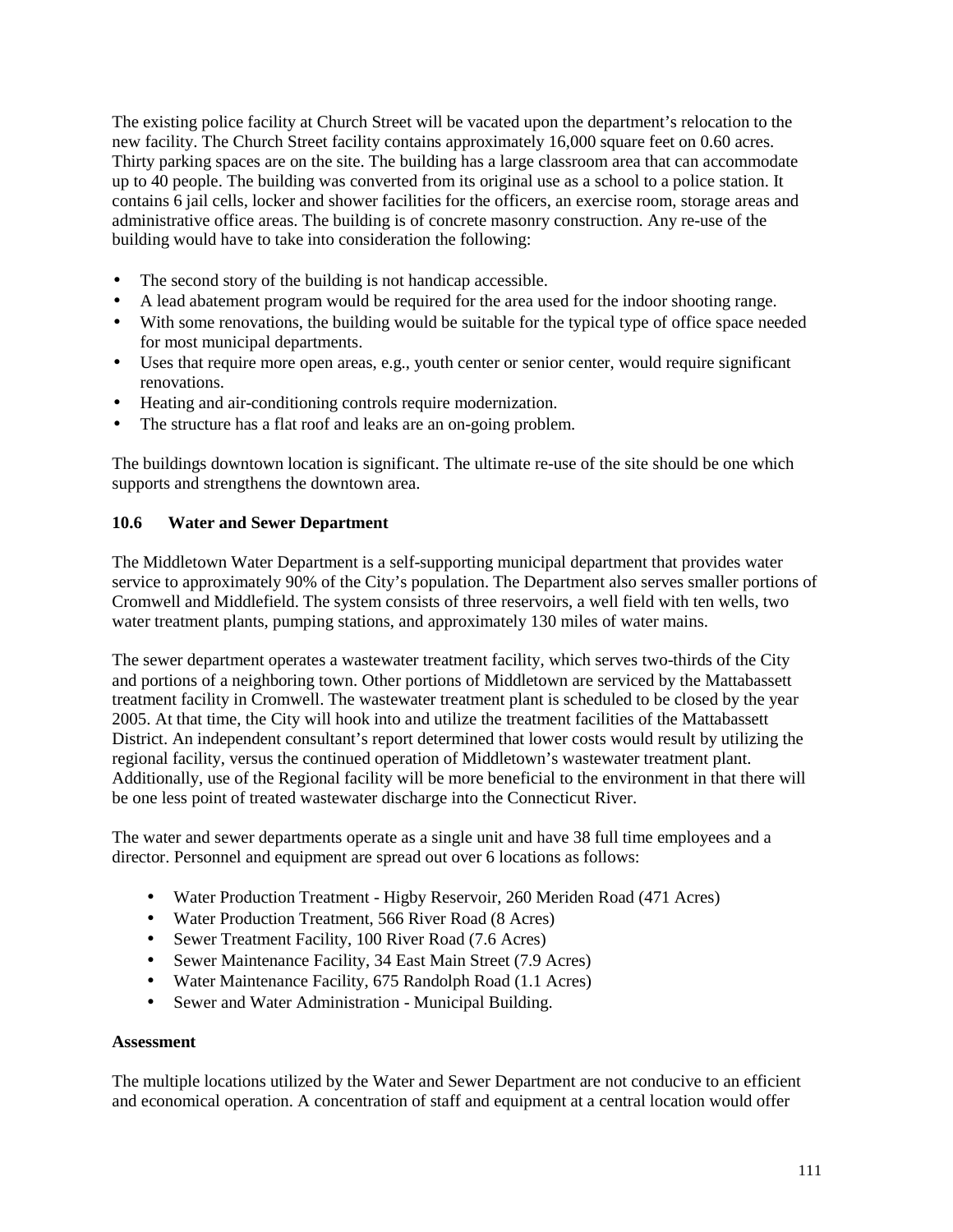many advantages and could also address the deficiencies of existing undersized facilities. Principal defects of existing facilities are as follows:

- The East Main Street sewer maintenance facility does not have adequate room for equipment storage. Generators must be stored outside. This is also true of the sewage treatment facility.
- The Randolph Road water maintenance facility is a congested site under current operating conditions and there is no room for expansion. In order to get equipment under cover, there is a need to shuffle equipment around. The facility lacks showers, a safety requirement related to the type of work undertaken by the department. Additionally, this facility is in the middle of a residential neighborhood and its operations are not compatible with the neighborhood.
- The dispersion of staff at multiple locations adds difficulty to adequate staff coverage during vacations and/or sick days.

# **Recommendations**

The Department has investigated a location for a maintenance depot. This is the ten-acre parcel on Berlin Street which the City acquired through tax foreclosure. It is the site of the former Kogul lumber buildings. The existing buildings are suitable for the storage of equipment and for the housing of staff. Some repairs and renovations to the buildings will be necessary. There will also be a need to improve the existing intersection just west of the entrance to the site. A traffic light and / or a better alignment of the streets will be required and should be done in conjunction with the establishment of the depot. This location could accommodate the water and sewer maintenance operations, as well as their administrative staff.

The surplus space and land resulting from the consolidation should be utilized as follows:

- The space in the Municipal Building should be re-allocated in accordance with the findings of the building committee.
- The property on Randolph Road should be sold and developed for residential use consistent with the surrounding neighborhood.
- A portion of the site on East Main Street utilized for the sewer maintenance operation must be retained to contain the master pump station for connection to the Mattabassett District. This area would be limited to the footprint of the existing building. The remainder of the site will be impacted by the proposed re-design of the Route 9 interchange. Basically, more area will be added to the Sewer Maintenance Facility site. This large parcel could provide additional parking for the little league facility.
- Upon decommissioning of the sewage treatment plant, the property on River Road should revert to recreational uses. This property will tie into 3 acres of land that the City has acquired to the west known as the Peterson property.

The Water Department has also proposed to improve water supply and pressure through the construction of new water tanks at Gleeson Road, Tower Road, and Talcott Ridge. These improvements will be located on land already owned by the Department and will be funded from their capital program.

## **10.7 Fire Department**

Fire protection in Middletown is provided by the Middletown Fire Department and two other fire districts (4 stations total). The two fire districts, South Fire District and Westfield Fire District, are supported by district taxes and are not assessed in this report.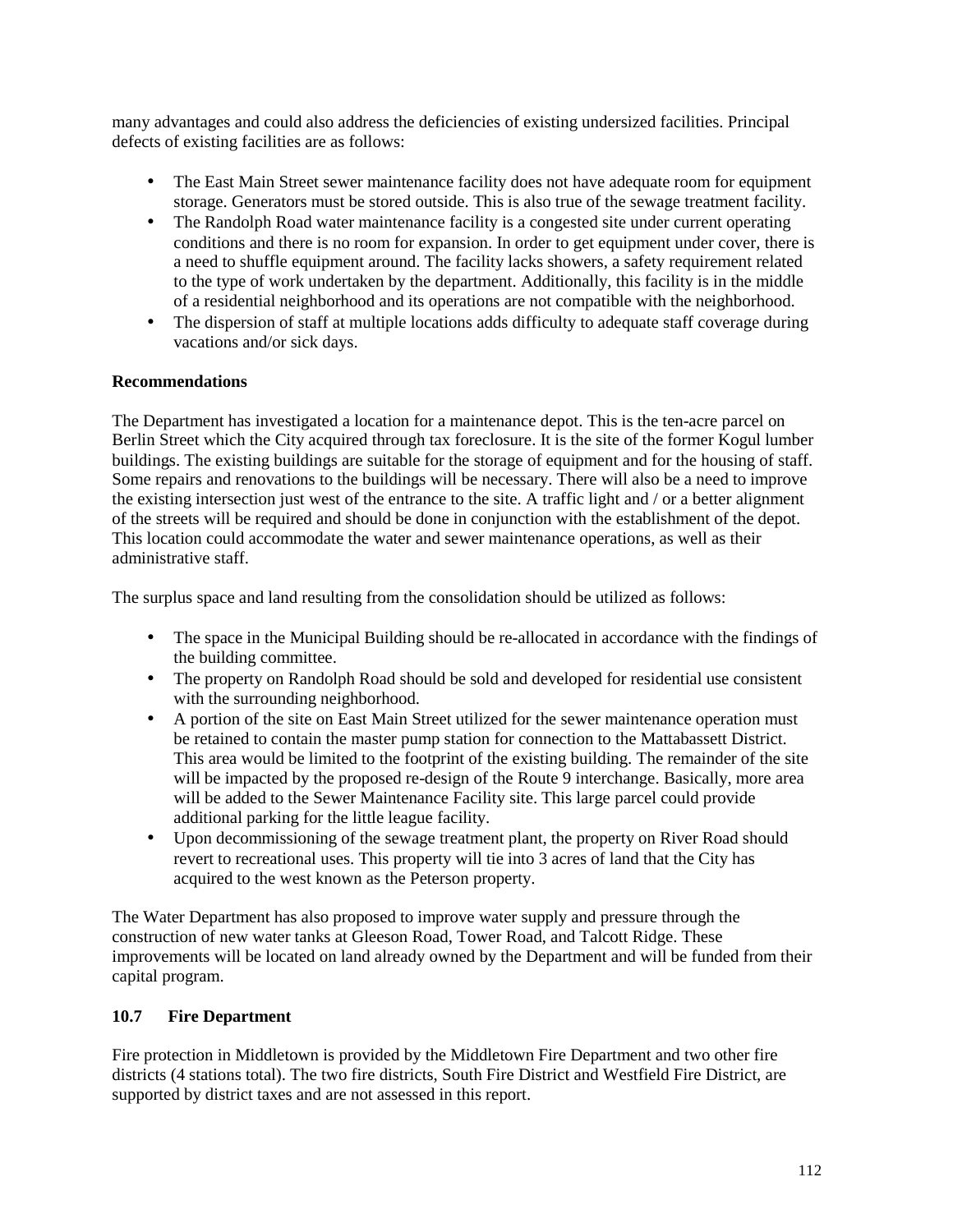Fifty-one full time fire personnel and two civilian employees staff the Middletown fire department. Two stations are maintained by the department, one at Main Street and the other at Cross Street. The Department has a wide array of equipment for fire and emergency response. Equipment includes four pumpers, one tower unit, one marine unit, and six staff vehicles.

#### **Assessment**

The Main Street Station was constructed in 1899 and renovated in 1984. It houses two pumpers, living space for the fire personnel, administrative space for the Fire Chief and supervisory personnel, together with space for the Fire Marshall. A training room is located in the cellar of the building. The bearing capacity of the garage area of the building is limited to eighteen tons. The tower unit, because of this weight limit, is housed at the Cross Street station. Ideally, this unit should be at Main Street because of its location relative to the types of structures likely to need this apparatus in the event of a fire.

The Main Street property has limited areas for parking. There is not sufficient room to park staff vehicles under cover. More spacious living quarters are desired for fire personnel.

The Cross Street station was constructed in 1970 and added to in 1974. The building has four bays for fire apparatus, space for offices, the emergency operations center, day quarters, and living quarters for fire personnel. The building is currently being renovated to house the central dispatching facility for the City.

Parking on the site is tight and will become more so with the opening of the central dispatch facility. As with the Main Street station, staff cars are not kept under cover. More spacious living quarters are desired

In 1997, Middletown firefighters responded to 3,000 calls.

## **Recommendations**

The Main Street Station is suitably located with respect to providing protection to the more densely developed areas of the City, as well as being able to assist in responses to the outlying areas of the district.

The somewhat crowded office conditions in the station, the lack of covered parking for staff vehicles, the inability to keep the tower unit at the Main Street Station, and the desire for more spacious living quarters are deficiencies, although not major deficiencies, of the site. However, the responsibilities, equipment needs, and personnel requirements of the Department will not remain static, they will grow and the deficiencies noted above will become more of a problem. Accordingly, expansion of the Main Street Fire Station should be undertaken during the planning period, (10 years). The property to the south is the most logical area for expansion of the station. Options for the use of this property would include structures for administrative offices, training areas, and bays for the tower unit and staff vehicles.

Possible improvements to the circulation / access to the site should also Main Street Fire Station be studied. Whenever the larger fire apparatus leaves or returns to the site, traffic on Main Street comes to a halt. New circulation/access patterns from the south and west should be explored. This could permit through access from the rear of the building. This would do away with the necessity of backing equipment into the station, thus minimizing traffic disruption on Main Street.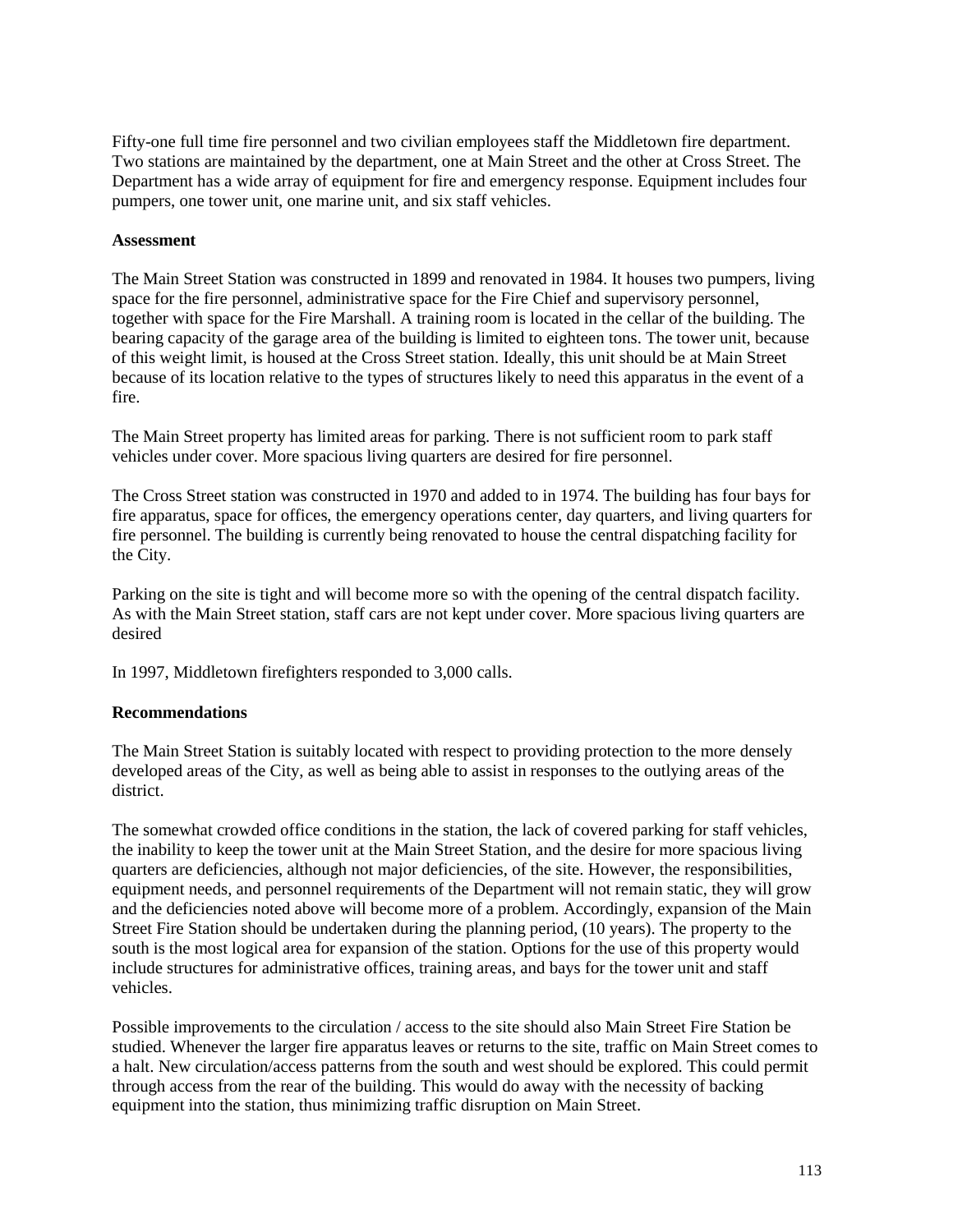The Cross Street Station is suitably located to provide complimentary service for the Main Street Station and protection to the outer areas of the District. The current deficiencies of the facility include lack of parking and living quarters, which are considered too small.

In responding to the needs survey for the Community Facilities Plan, the Fire Department has proposed that the Cross Street Station be replaced with two smaller facilities. The current facility would be used for Emergency Management vehicles and operations, together with the central dispatch facility. One of the new facilities would be located at Wadsworth Street at either the Pine Street or West Street intersection. The other facility would be located in the area of Westfield and Newfield Streets. The rationale for relocation is to deal with space shortages at the existing site and provide quicker response time to outlying sections of the District.

Prior to a decision to relocate the existing Cross Street Station, it is suggested that other alternatives be explored. Namely, if and when the Main Street Station is expanded and renovated, the tower unit could be relocated there. This would free up some space for keeping staff vehicles under cover.

The site at Cross Street appears to have room for additional pavement to the west of the building. Additional pavement and parallel parking thereon could alleviate the shortage of parking space.

Finally, expansion of the building to a second story for more spacious living quarters should be considered. Even if it requires retrofitting the building to accommodate a second story, it would appear that this approach is more economical than new facilities at new sites. Eventually there may be a requirement for another fire station in the northern reaches of the district because of the growth pressures in that area. However, the current distribution of emergency responses does not warrant a new station.

## **Outlying Fire Districts**

In addition to the municipal fire district just reviewed, there are two other fire districts supported by individual fire district taxes.

The South Fire District Station is located at 445 Randolph Road. The district has 23 fire personnel and 2 civilian employees. The District has a full range of emergency response equipment to include a marine unit.

The Westfield District Station is located at 653 East Street. The district has 75 volunteer fire personnel, a full time fire marshal, and a full time mechanic. As with the other stations, the District is well equipped to provide emergency response in a variety of environments.

Mutual aid agreements are in place for the multiple fire districts within the City.

## **10.8 Public Works**

The Department of Public Works is responsible for the management, care, and maintenance of all public buildings, public highways, and the collection and disposal of refuse and solid waste. The department has 78 full time employees. Administrative staff are located at the Municipal Building. Line staff work out of the City Yard located at 485 Washington Street. The solid waste transfer and recycling center is located at North Main and Johnson Street.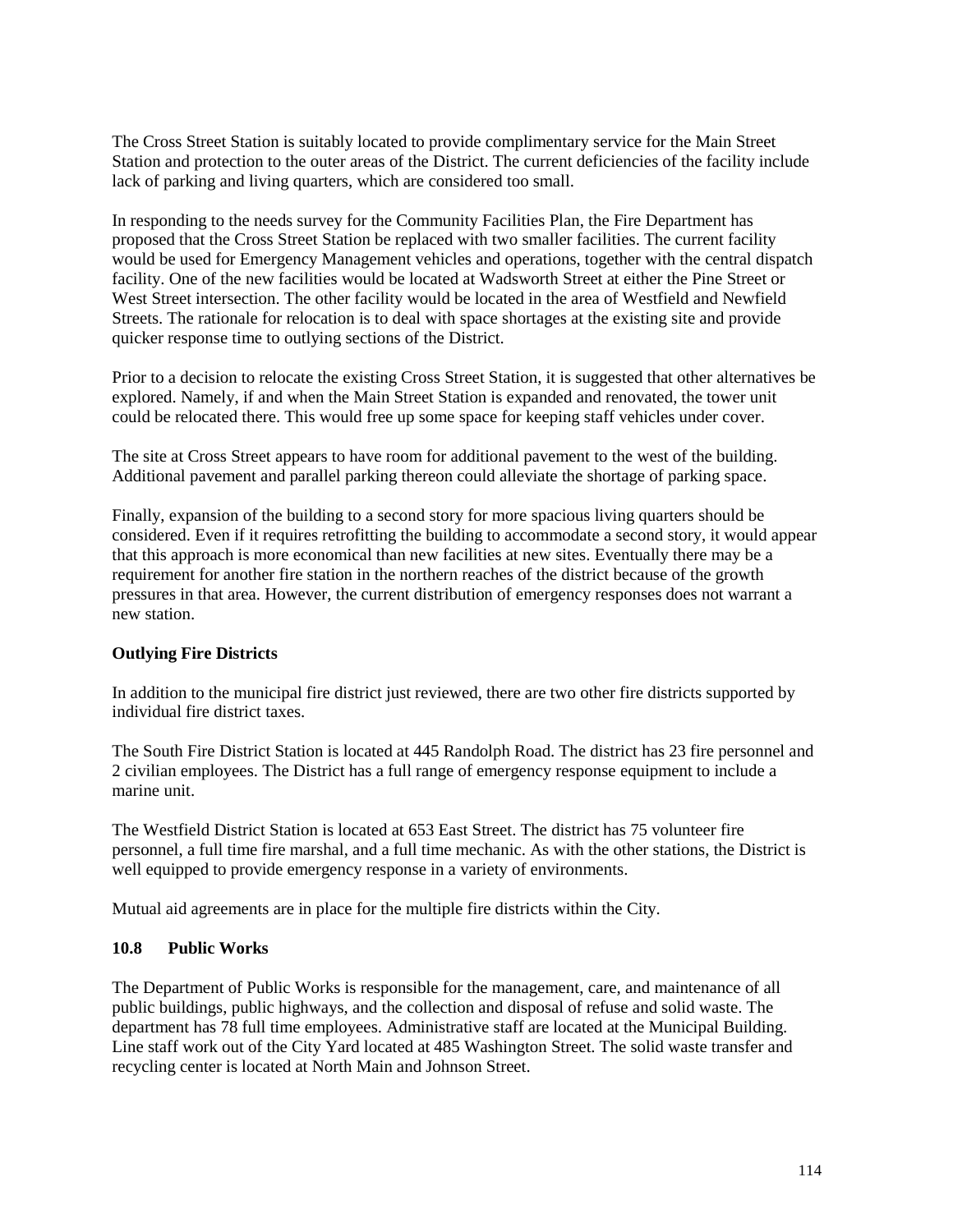## **Assessment**

The City Yard contains 9.8 acres, houses all street and storm equipment, public works trucks, as well as maintenance materials, to include sand and salt. The sand and salt are stored in the open and are not protected from the elements. All city vehicles are serviced at this site. A portion of the yard, approximately 1 acre, is leased to a private party for truck storage. This area could be reclaimed for city use should the need arise.

The transfer station has facilities for recycling co-mingled containers, various grades of paper, corrugated cardboard, scrap metal, anti-freeze, waste oil, car batteries, tires, brush and leaves, and block styrofoam.

## **Recommendation**

At the City Yard, there is a need for a storage building to protect salt and sand/salt mixtures from rain and from freezing. Keeping the materials dry insures that they are easily loaded and spread when needed. Additionally, proper grading and a systematic loading operation for these materials will insure that there is adequate protection of the environment. That is, sand will not be carried off as sediment to nearby streams during rainstorms, and salt will not get into the ground water.

Two storage sheds will be required to provide for the sheltering of sand and salt materials. In order to provide reasonable access to the buildings, and grading of the site, approximately 2 acres of land are required. Land to the east of the yard will have to be acquired in order to have the properly sized area. This land is appropriately located relative to the current City Yard and is a logical expansion of it.

The Transfer Station / Re-cycling Center is adequately sized and located to function properly over the planning period.

# **10.9 Education Facilities**

## **School Facilities**

In Middletown, as in most municipalities, schools are major community facilities. The school facilities in Middletown are listed in the table below, as are current enrollments and school capacities. The map showing school locations is in the map appendix.

The total current enrollment, 4,814 students, represents about 81 percent of school-age children in Middletown. The remainder attends non-public schools

Middletown uses a two-tier format where:

- Elementary students (grades K-5) attend neighborhood schools, and
- Middle/high school students (grades 6-12) attend community schools where all students in a particular grade attend the same school.

This format can provide important flexibility in responding to fluctuating enrollments by reconfiguring grade groups at community schools and redistricting neighborhood schools. Indeed, this strategy has been utilized in the past to deal with increased student populations.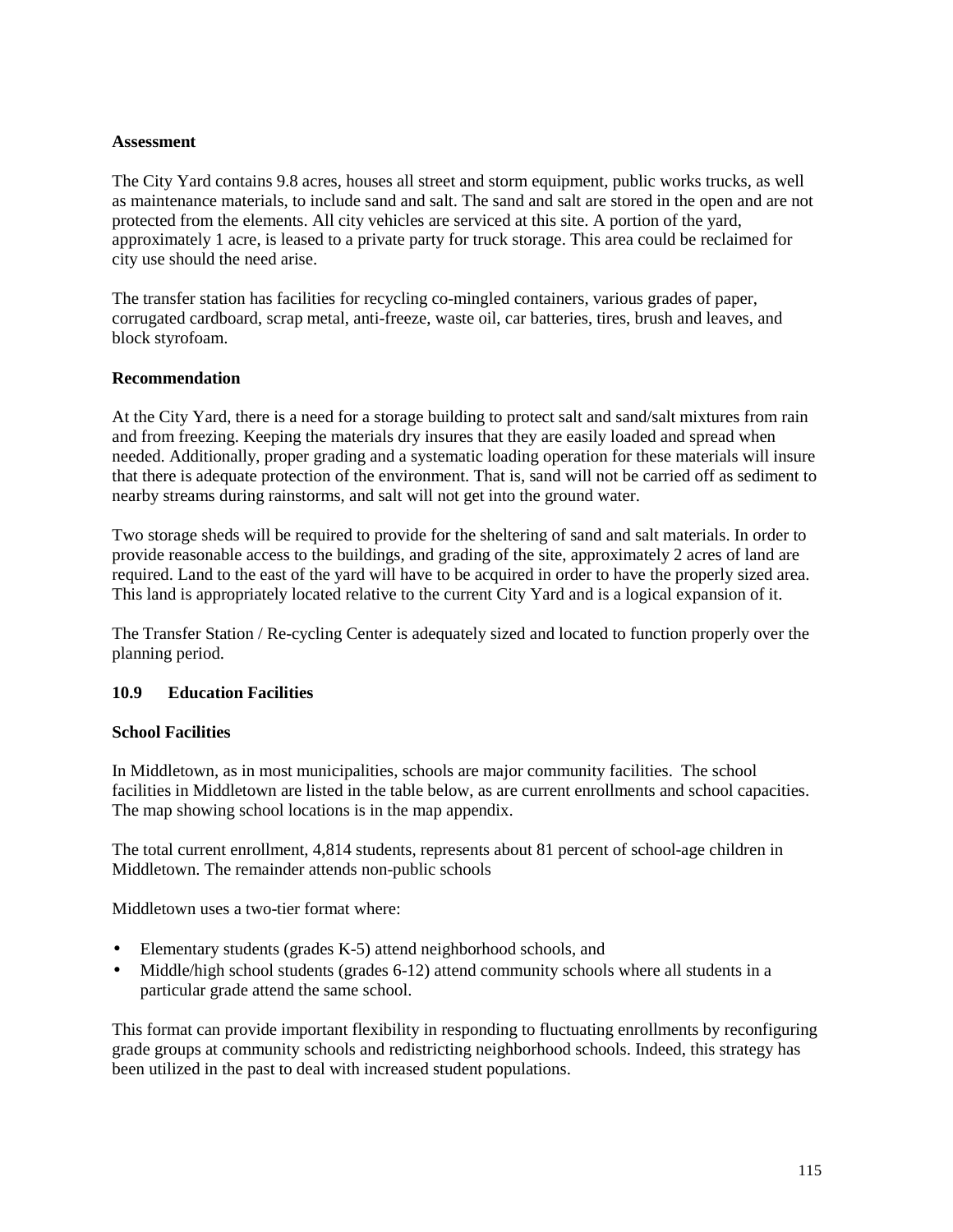# **School Capacity**

School capacity is in some ways a subjective judgment. That is, each school system is different in terms of desirable class sizes and class space. For this reason, it is best to consider a range of capacity for a school building.

State standards provide a realistic benchmark for assessing school capacity and those standards have been utilized in looking at Middletown's school facilities. Note that there are two capacity figures referred to in the table - total capacity and effective capacity. Effective capacity is a figure that is 85% of total capacity. Total capacity is the sum of each classroom capacity. As noted in the following table, all elementary schools except for Bielefield have surplus space; that is, they are operating below building capacity. Enrollments at the middle schools are approaching effective capacity. And in the case of Middletown High School, enrollment has surpassed effective capacity and is now at 90 percent of total capacity. Consideration must also be given to adjunct programs which might be initiated at a given school building. These programs utilize classroom space and thus reduce surplus capacity.

Town-wide enrollment overall is at 93 percent of effective capacity and 79 percent of total capacity. Projections to the year 2003 indicate that enrollment will level off. However fluctuations in the population over a longer term may present space limitations in the future, especially at the middle school and high school levels.

| <b>School</b>                       | <b>Grades</b> | Built/          | 98-99*          | <b>Capacity</b>          | Enrollment/   |
|-------------------------------------|---------------|-----------------|-----------------|--------------------------|---------------|
|                                     |               | <b>Modified</b> | <b>Enrolled</b> | <b>Effective - Total</b> | Capacity      |
| <b>Bielefield Elementary School</b> | $K-5$         | 1954/1966       | 339             | $332 - 391$              | 102% - 87%    |
| 70 Maynard Street                   |               |                 |                 |                          |               |
| Farm Hill Elementary School         | $PK-5$        | 1990            | 329             | $439 - 516$              | 75% - 64%     |
| 390 Ridge Road                      |               |                 |                 |                          |               |
| <b>Lawrence Elementary School</b>   | $K-5$         | 1972            | 324             | $375 - 441$              | $86\% - 74\%$ |
| Kaplan Drive                        |               |                 |                 |                          |               |
| MacDonough Elementary School        | $K-5$         | 1925/1988       | 253             | $292 - 344$              | 87% - 74%     |
| 66 Spring Street                    |               |                 |                 |                          |               |

**Table 10.4 Middletown School Facilities**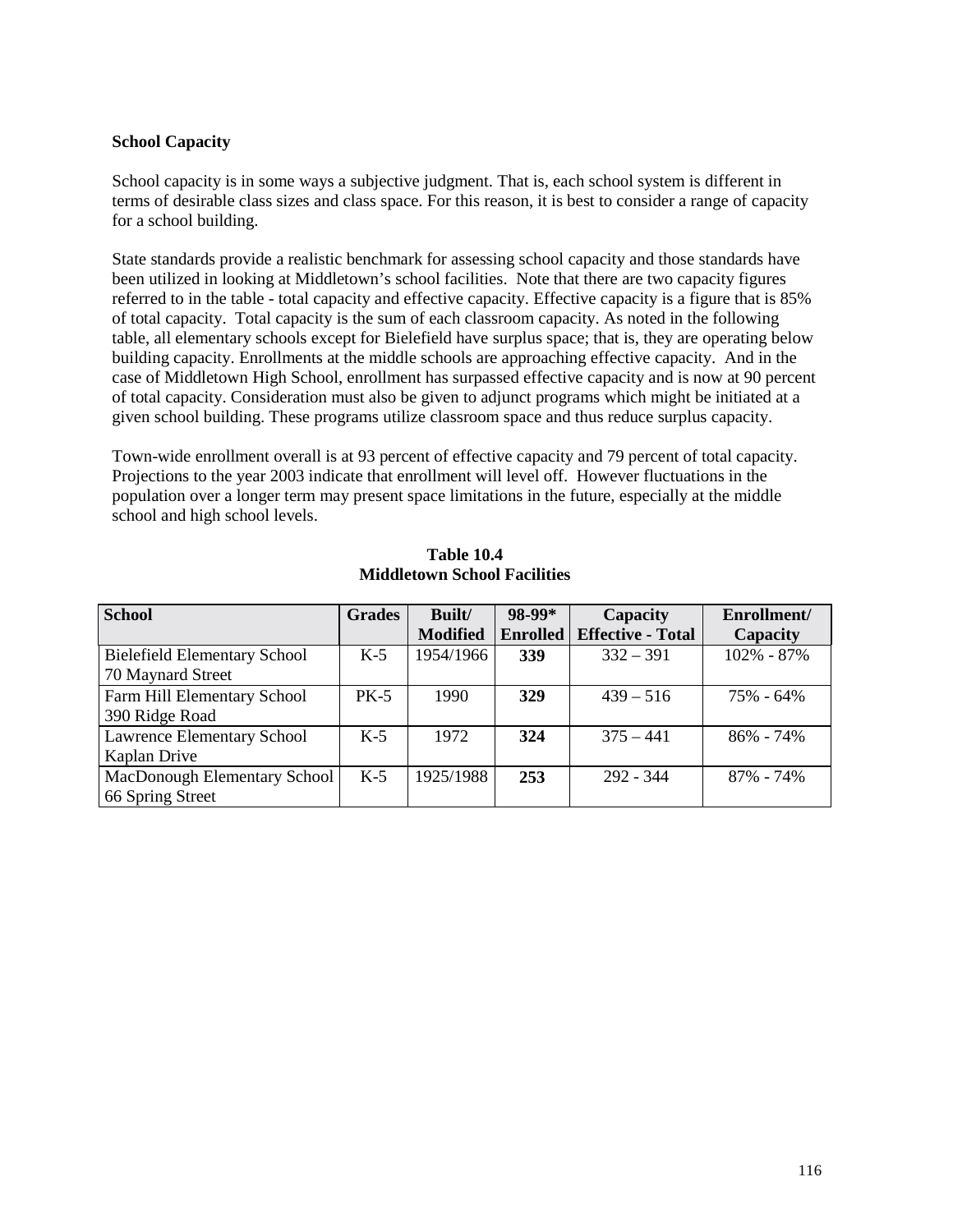| <b>School</b>                    | <b>Grades</b> | Built/          | 98-99*          | Capacity                 | Enrollment/    |
|----------------------------------|---------------|-----------------|-----------------|--------------------------|----------------|
|                                  |               | <b>Modified</b> | <b>Enrolled</b> | <b>Effective - Total</b> | Capacity       |
| Moody Elementary School          | $K-5$         | 1964/199        | 336             | $415 - 488$              | $81\% - 69\%$  |
| 300 Country Club Road            |               | 3               |                 |                          |                |
| <b>Snow Elementary School</b>    | $PK-5$        | 1997            | 340             | $446 - 525$              | 76% - 65%      |
| 299 Wadsworth Street             |               |                 |                 |                          |                |
| <b>Spencer Elementary School</b> | $K-5$         | 1951/198        | 344             | $372 - 438$              | $92\% - 79\%$  |
| 207 Westfield Street             |               | 9               |                 |                          |                |
| <b>Wesley Elementary School</b>  | $K-5$         | 1972            | 341             | $399 - 469$              | $86\% - 73\%$  |
| Wesleyan Hills Road              |               |                 |                 |                          |                |
| Keigwin Annex                    | 6             | 1973            | 355             | $425 - 500$              | 84% - 71%      |
| 99 Spruce Street                 |               |                 |                 |                          |                |
| Woodrow Wilson Middle            | $7 - 8$       | 1973/197        | 750             | $765 - 900$              | 98% - 83%      |
| School                           |               | 5               |                 |                          |                |
| Wilderman's Way                  |               |                 |                 |                          |                |
| Middletown High School           | $9-12$        | 1956/62/        | 992             | $935 - 1,100$            | $106\% - 90\%$ |
| 370 Hunting Hill Avenue          |               | 75/76/89/       |                 |                          |                |
|                                  |               | 94              |                 |                          |                |
| <b>Total</b>                     | <b>PK-12</b>  |                 | 4,814**         | $5,195 - 6,112$          | $93\% - 79\%$  |

**Table 10.5 Middletown School Facilities continued** 

Source: Superintendent's Enrollment Projection Report

\*Enrollment as of September 8,1998

\*\*Not including placed out students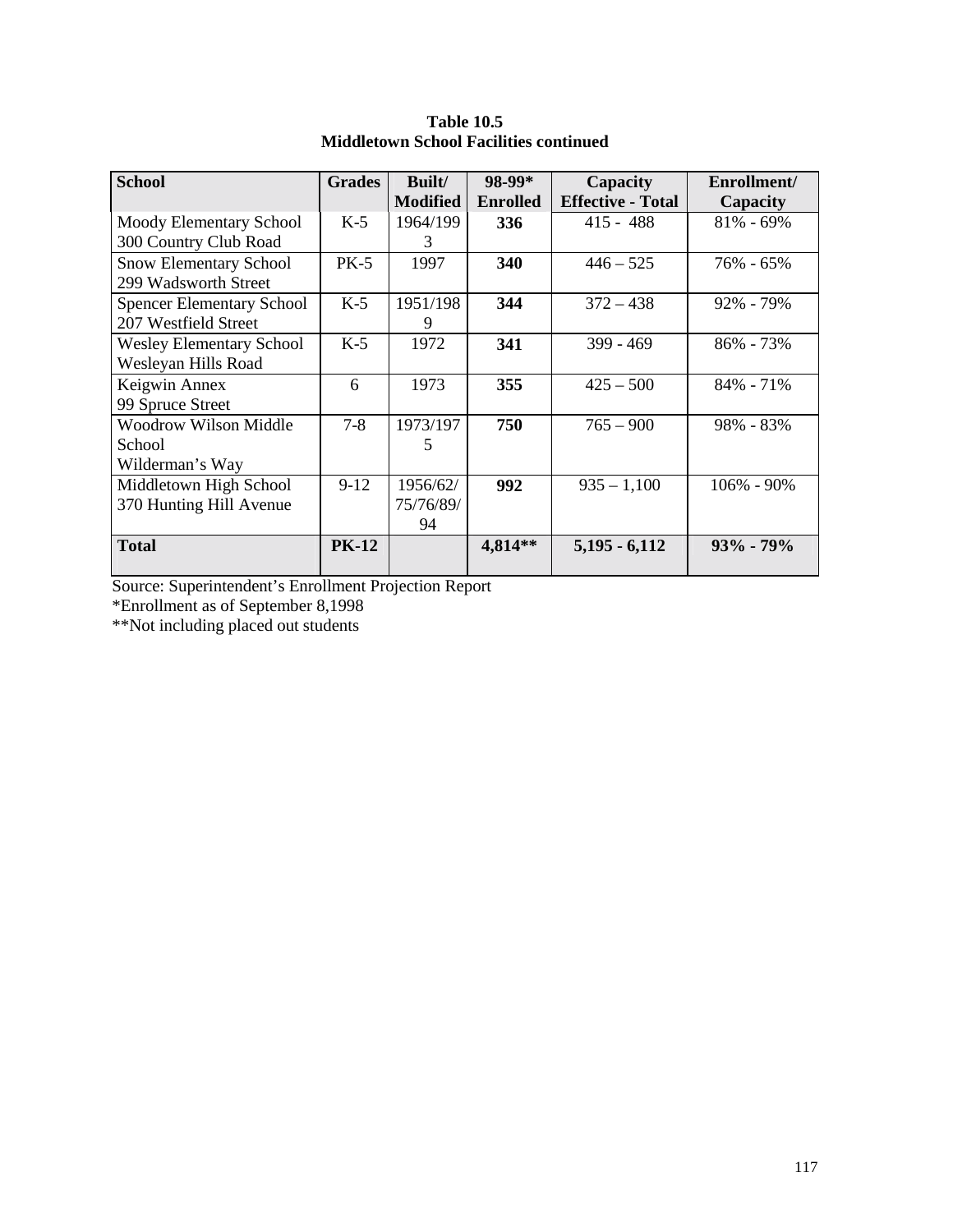## **Physical Condition**

The median age of all eleven schools is 26 years. However, four schools underwent renovations in the 1980s and 1990s. Middletown High was renovated on five separate occasions since being built. Expansion is limited on most school sites with the exceptions of Lawrence, Bielefield, Spencer, and Moody.

## **Enrollment History**

As shown in the following table, enrollments in Middletown have fluctuated the last several years but for the most part been on the rise since 1989-90. In general, growth has been consistent across all grades with the exception of a decline in 1997-98. Note that total enrollment in 1997-98 was 12.6 percent higher than a decade ago, but 21.5 percent less than what it was 20 years ago.

| Year    | K-5   | 6-8   | 9-12  | Total |  |
|---------|-------|-------|-------|-------|--|
| 1977-78 | 2,885 | 1,549 | 1,599 | 6,033 |  |
| 1978-79 | 2,692 | 1,500 | 1,577 | 5,769 |  |
| 1979-80 | 2,619 | 1,365 | 1,569 | 5,553 |  |
| 1980-81 | 2,506 | 1,319 | 1,525 | 5,350 |  |
| 1981-82 | 2,352 | 1,308 | 1,496 | 5,156 |  |
| 1982-83 | 2,221 | 1,344 | 1,355 | 4,920 |  |
| 1983-84 | 2,139 | 1,280 | 1,285 | 4,704 |  |
| 1984-85 | 2,051 | 1,182 | 1,191 | 4,424 |  |
| 1985-86 | 2,058 | 1,078 | 1,109 | 4,245 |  |
| 1986-87 | 2,110 | 1,056 | 1,139 | 4,305 |  |
| 1987-88 | 2.169 | 1.009 | 1,023 | 4,201 |  |
| 1988-89 | 2,245 | 955   | 921   | 4,121 |  |
| 1989-90 | 2,264 | 903   | 867   | 4,034 |  |
| 1990-91 | 2,351 | 972   | 804   | 4,127 |  |
| 1991-92 | 2,440 | 1,006 | 791   | 4,237 |  |
| 1992-93 | 2,455 | 1,049 | 807   | 4,311 |  |
| 1993-94 | 2,636 | 1,002 | 808   | 4,446 |  |
| 1994-95 | 2,669 | 1,024 | 858   | 4,551 |  |
| 1995-96 | 2,770 | 1,054 | 878   | 4,702 |  |
| 1996-97 | 2.791 | 1.109 | 920   | 4,820 |  |
| 1997-98 | 2,684 | 1,129 | 900   | 4.731 |  |

**Table 10.6 Historical Enrollments** 

Over the past five years, enrollments have grown steadily with the greatest increases occurring at the high school (12 percent), followed by the middle school (11 percent), and the elementary schools (less than a quarter of a percent). These enrollment increases are due to the "baby boom echo" experienced during the 1980s when the number of women of childbearing age reached a peak.

## **School Enrollment Projections**

Enrollment projections for Middletown have been prepared by the Superintendent's Office. Enrollments are shown based upon both short- and long- term trends, that is, three and six year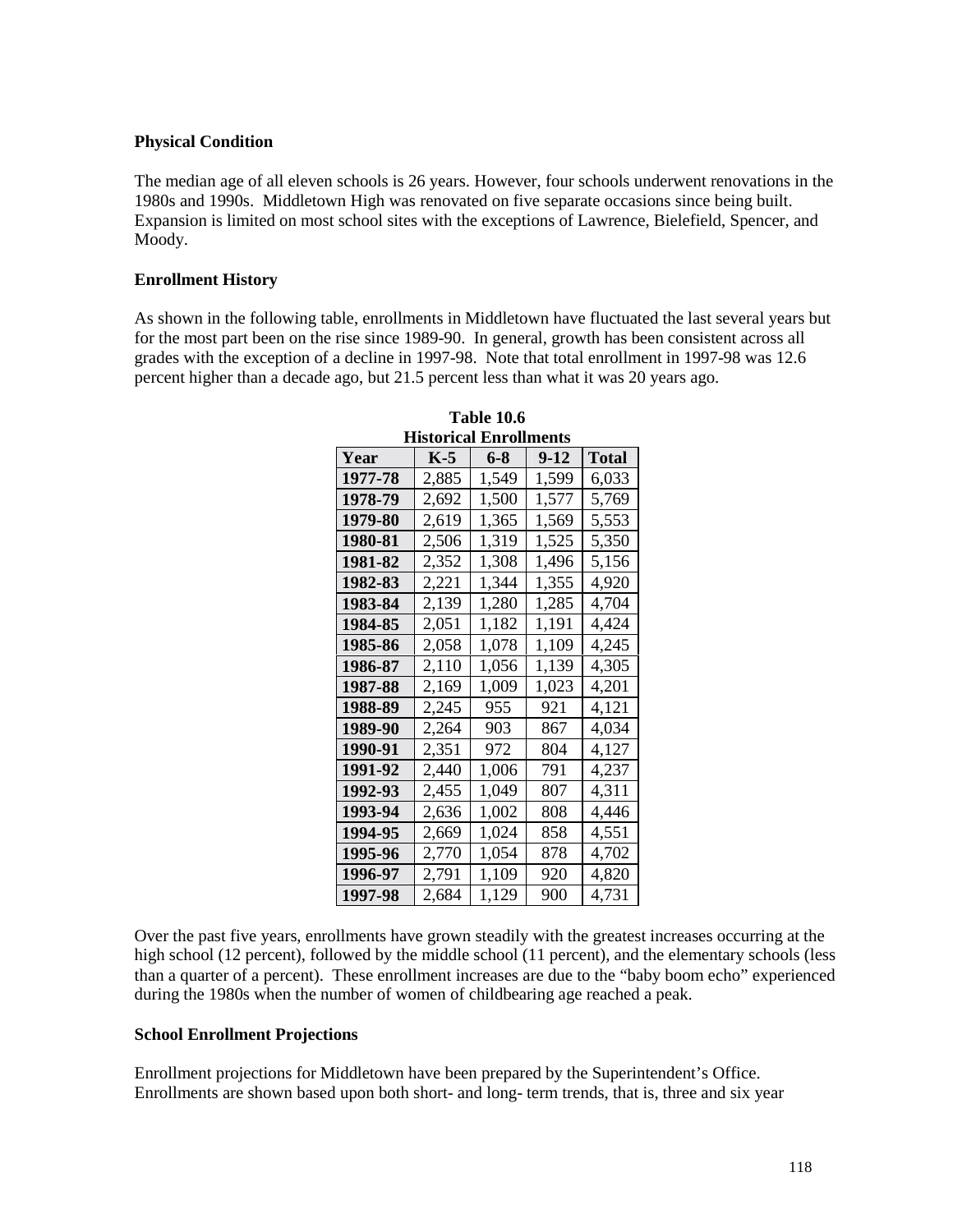persistence rates. (Persistence rates reflect the percentage of students retained as they move from grade to grade.) Overall projections indicate that enrollments will increase slightly and stabilize to the year 2003.

| <b>Table 10.7</b>                         |                         |  |  |  |  |  |
|-------------------------------------------|-------------------------|--|--|--|--|--|
| <b>Enrollment Projections Grades K-12</b> |                         |  |  |  |  |  |
| (3-year and 6 year persistence)           |                         |  |  |  |  |  |
| Grades K-12                               |                         |  |  |  |  |  |
| Year                                      | $3 \text{ year}$ 6 year |  |  |  |  |  |

| Year    | 3 year | 6 year |
|---------|--------|--------|
| 1998-99 | 4,704  | 4,704  |
| 1999-00 | 4,700  | 4,728  |
| 2000-01 | 4,645  | 4,715  |
| 2001-02 | 4,600  | 4,741  |
| 2002-03 | 4,574  | 4,709  |
| 2003-04 | 4,509  | 4,673  |

#### **High School**

The largest projected increase is at the high school level where enrollments are projected to increase from 903 students in 1997-98 to just over 1,000 by the 2002-03 school year (an 11 percent increase).

| <b>Table 10.8</b>                         |  |  |  |  |  |
|-------------------------------------------|--|--|--|--|--|
| <b>Enrollment Projections Grades 9-12</b> |  |  |  |  |  |
| (3-year and 6 year persistence)           |  |  |  |  |  |
| $C_{\text{rades}}$ $\theta$ - 12          |  |  |  |  |  |

|             | <b>Grades 9 - 12</b> |        |  |  |
|-------------|----------------------|--------|--|--|
| Year        | 3 year               | 6 year |  |  |
| 1998-99     | 983                  | 983    |  |  |
| 1999-00     | 1,007                | 991    |  |  |
| 2000-01     | 1,019                | 1,003  |  |  |
| 2001-02     | 1,031                | 997    |  |  |
| 2002-03     | 1,018                | 990    |  |  |
| $2003 - 04$ | 1,052                | 1,032  |  |  |

## **Middle Schools**

With two facilities utilized at the middle school level, there appears to be adequate space for increasing enrollments in grades 6-8. The middle school age population is projected to increase from 1,106 students to about 1,200 students (9 percent). Limited expansion room exists at both sites.

## **Table 10.9 Enrollment Projections Grades 6-8 (3-year and 6 year persistence)**

|         | Grades 6-8 |       |  |  |  |
|---------|------------|-------|--|--|--|
| Year    |            | 6     |  |  |  |
|         | vear       | year  |  |  |  |
| 1998-99 | 1,112      | 1,112 |  |  |  |
| 1999-00 | 1,105      | 1,115 |  |  |  |
| 2000-01 | 1,127      | 1,150 |  |  |  |
| 2001-02 | 1,162      | 1,214 |  |  |  |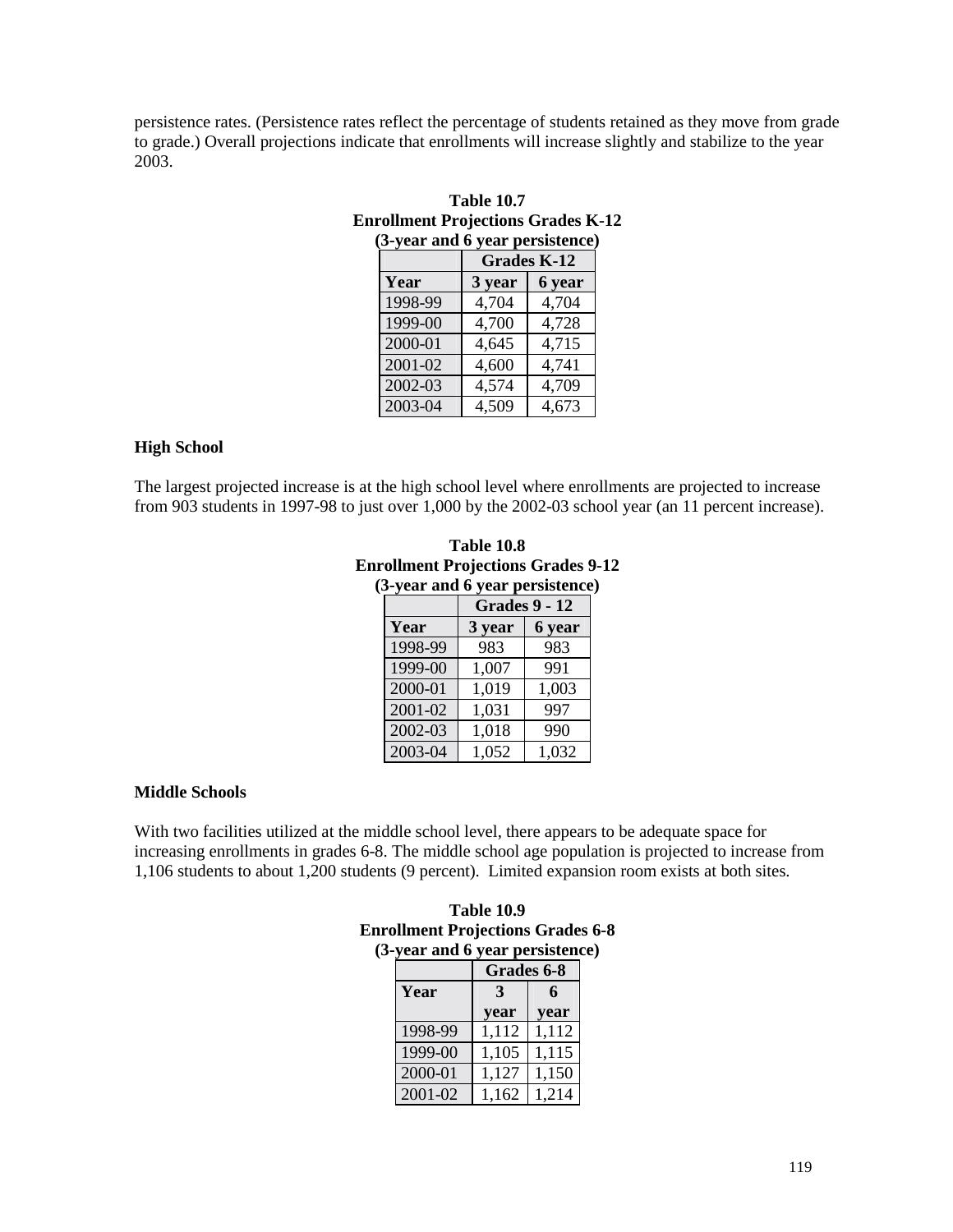| $2002 - 03$  | 1.175  | 1.237 |
|--------------|--------|-------|
| $-2003 - 04$ | -1.111 | 1.178 |

#### **Elementary Schools**

Total elementary enrollments are expected to fluctuate slightly between from 2,576 students to 2,500 students to the year 2003. Peak enrollment of over 2,600 students is expected to occur between 1999- 2000. Declining enrollment is projected to 2003.

| <b>Enrollment Projections Grades PK-5</b> |
|-------------------------------------------|
| (3-year and 6-year persistence)           |
|                                           |

**Table 10.10** 

|         | <b>Grades K-5</b> |        |  |
|---------|-------------------|--------|--|
| Year    | 3 year            | 6 year |  |
| 1998-99 | 2,607             | 2,607  |  |
| 1999-00 | 2,588             | 2,622  |  |
| 2000-01 | 2,499             | 2,562  |  |
| 2001-02 | 2,407             | 2,489  |  |
| 2002-03 | 2,381             | 2,482  |  |
| 2003-04 | 2,346             | 2,463  |  |

Expansion potential is limited at MacDonough Wesley, and Snow schools. Elementary school enrollments are expected to decline to the year 2003.

**Chart 10.1 Historic & Projected Total School Enrollments (Grades K-12)** 

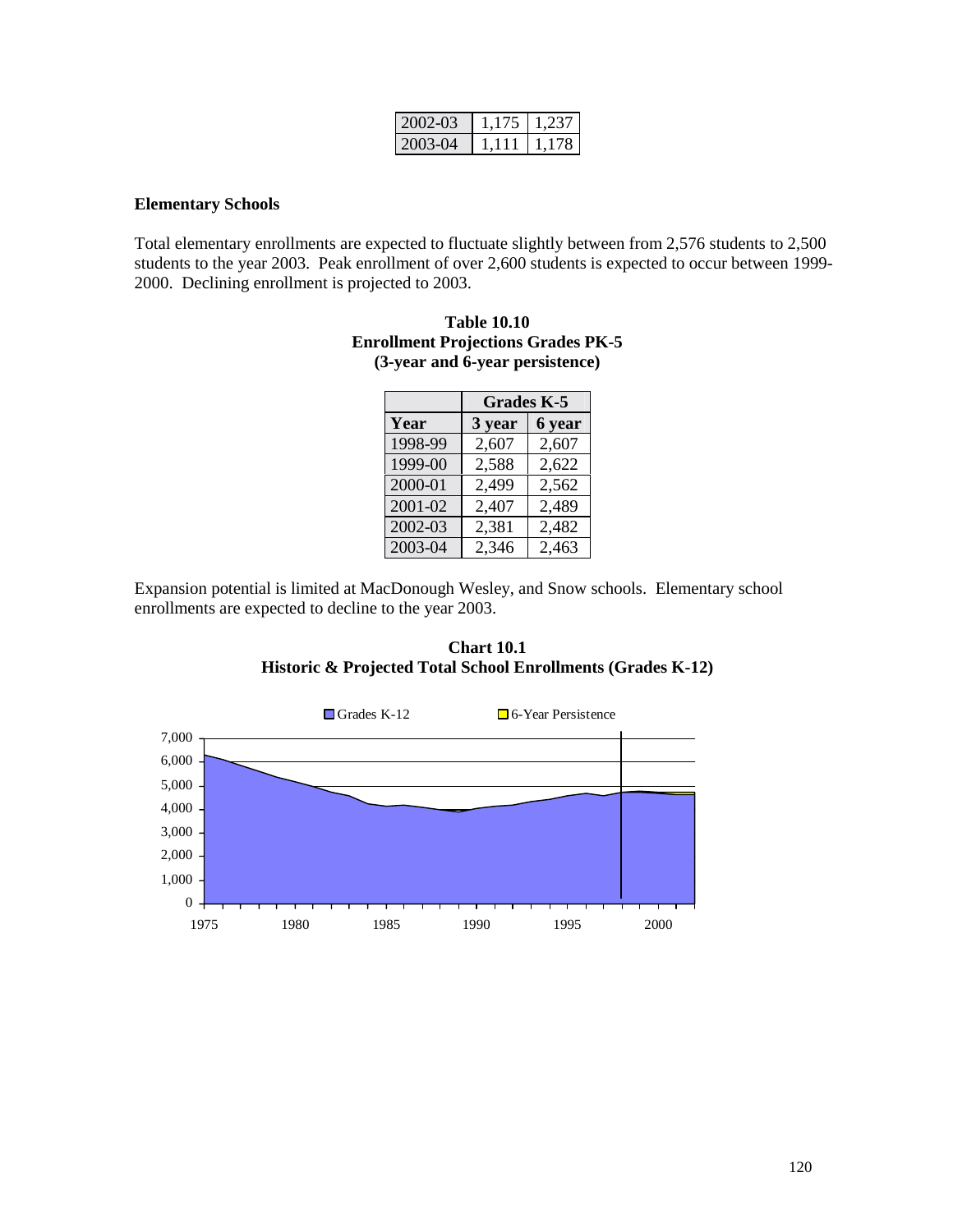## **Long Term Growth & School Needs**

As shown in the following table, Middletown's enrollment ratio (pupils/population) decreased during the 1980s and has rebounded since 1990. The ratio was at its lowest in 1990 due to the "baby bust" and is now increasing again due to the "baby boom echo."

| Year           | <b>Middletown</b> | <b>State</b> | Middletown/  |  |
|----------------|-------------------|--------------|--------------|--|
|                |                   |              | <b>State</b> |  |
| 1975           | 16.7%             | 20.9%        | 80%          |  |
| 1980           | 13.3%             | 17.2%        | 77%          |  |
| 1990           | 9.5%              | 14.1%        | 67%          |  |
| $2000$ (proj.) | 10.8%             | 16.4%        | 66%          |  |

| <b>Table 10.11</b>              |
|---------------------------------|
| <b>School Enrollment Ratios</b> |

It is considered unlikely that the ratio will increase to historically high levels (16.7% in 1975) because of declining birth rates at the state and national levels. However, stabilization of the enrollment ratio at 11 percent is a reasonable assumption based on recent population trends. If this were to happen, long-term school enrollment might behave as follows:

**Table 10.12 Long Term Enrollment Scenario** 

| Year | Populatio                 | <b>Ratio</b> | <b>Enrollme</b> |
|------|---------------------------|--------------|-----------------|
|      | n<br>Projectio            |              | nt              |
|      | $\overline{\textbf{n}}$ s |              |                 |
| 2010 | 46,200                    | 11%          | 5,082           |
| 2020 | 49,050                    | 11%          | 5,396           |

Note that the enrollment scenarios are higher than the low-capacity estimate and approach the highcapacity estimate for the school system as a whole.

The Board of Education has taken into consideration the enrollment growth at the middle school and high school levels. Currently, the strategy under consideration to deal with increasing enrollments is to:

- Establish a magnet high school in a central location.
- Convert the existing high school to a middle school.
- Continue Wilson Middle School as a middle school.
- Keigwin School becomes surplus or is used as K-5.

Trends noted in this section tend to support increased enrollments, with projected enrollment exceeding effective capacity and approaching total capacity. Clearly, as the total capacity of the school is approached, the quality of the learning environment suffers. It may well be that the functionality and quality of the existing high school building warrants a new building. That is, that the general layout of the building is obsolete relative to current teaching methods and standards. A detailed facilities study would have to be undertaken to determine the utility of the existing building. Such a study is beyond the scope of this plan.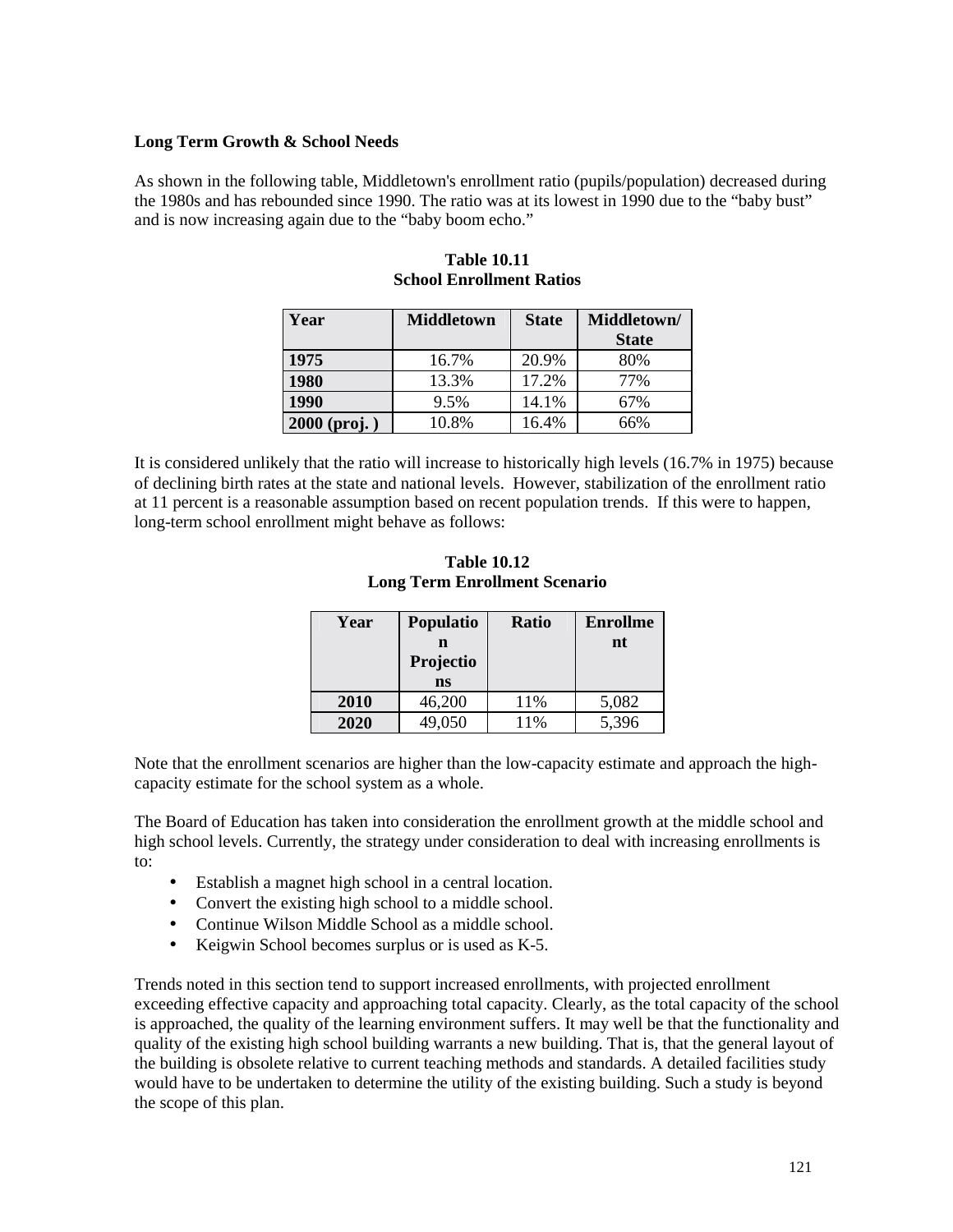A second consideration related to the construction of new high school is that it is proposed to be a magnet high school. Under this approach, there could be specialized curriculum, as well as unique teaching arrangements with local businesses, institutions, and Wesleyan University. Under current funding policies of the State, construction of this facility would be funded with 100% state funds. (The school would be designed for a capacity of 1,600, with 1,200 being Middletown students and 400 being out of district students.)

It should be noted that if a new high school were constructed, there would be a significant surplus capacity within the school system. The total capacity of the system would be 6,395 students, a figure well above the 4,673 projected for 2004 by the Board of Education. This capacity would also exceed the enrollment trend projection of 5,396 noted above for the year 2020.

The Board of Education's long-range building plan contemplates code update and refurbishments to Bielefield, Lawrence, and Wesley Schools. These updates are scheduled to take place between 1999 and 2002.



**Chart 10.2 Historic & Projected School Enrollments by Grade** 

#### **References**

Strategic School Profiles: 1996-97, Connecticut State Department of Education, 1997.

Building Capacities Report, David Larson: Superintendent of Schools, 1998.

Enrollment Reports, Middletown Board of Education, 1974-98.

Enrollment Projection Report, Middletown Public Schools, October 1998.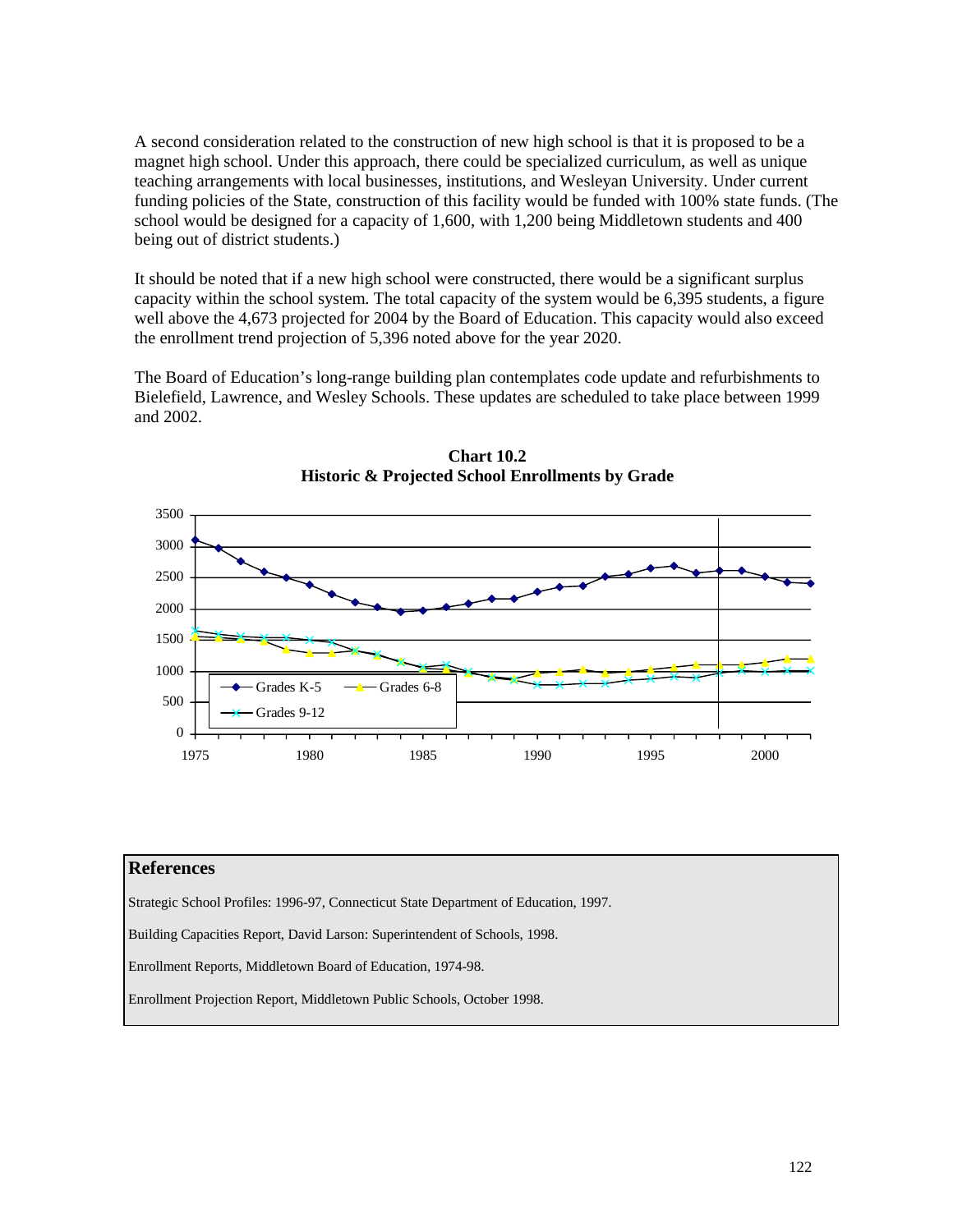## **10.10 Social and Cultural Activities**

## **Library**

Russell Library, located at the intersection of Broad and Court Streets, was established in 1875. It is funded primarily through City funds, but is also an association library incorporated as the Russell Library Company. The Mayor, with approval of the City Council, appoints six of the Library trustees, six are elected by the Russell Library Company, and one trustee is a Russell Family member.

The original library building was constructed in 1834 as Christ Episcopal Church. Renovations to the building for library use were undertaken in 1874, and expansions to the building took place in 1930, 1972, and 1983. The library contains 42,740 square feet. An annex building to the west of the library building was purchased in 1997. This building is used to house administrative staff, non-public library functions, and Literacy Volunteers of Greater Middletown, a separate organization.

The library provides a full range of public library services. Of the 43,000 Middletown residents, 30,800 have active borrower cards. The library has 163,000 volumes, 7,700 videos, 4,000 audiocassettes, and 3,800 CDs. In 1998-99, citizens borrowed 508,800 items from the library, public computers were used 32,500 times, and 16,700 people attended programs. An average of 1,000 people visit the library daily. Typically, one out of three visitors to the library is a non-residents. Clearly, the library serves as a regional facility. The library is open 69 hours a week during the school year, including Sunday afternoons. During the summertime, it is open 61 hours.

## **Assessment**

The expansions to the library have resulted in a building configuration wherein services are provided on several levels thorough access by stairways, ramps, and an elevator. The differing levels impede efficient and in-depth service to the public and space utilization. As a partial solution to the space shortcoming, non-public services have been shifted to the annex building. This has freed up space to establish a public computer center equipped with personal computers and internet searching.

Structural and mechanical aspects of the building, which will need attention over the planning period, include the following:

- The HVAC system controls are not efficient and need to be standardized.
- A humidification system is needed to prevent damage to the building, furnishings, and the library collection.
- A chronic leaking problem in the rear basement wall needs to be repaired to prevent damage to equipment and the building.

The Library completed a Library Space Planning Analysis in 1997. This analysis examined 20-year projections of local and non-resident population related to library use, collection space needs, public electronic workstations, user seating, staff work space, and special use space. The analysis concluded that there would be a need for a total library space of 80,943 square feet. An acceptable rule of thumb for library space needs is that there should be one square foot of building for each person of the population to be served. The projected population for Middletown in 2020 is 49,050. The additional projected population of towns immediately abutting Middletown is approximately 70,000 people. Thus the increased space needs projected for the library are related significantly to its role as a regional facility and inefficient space. A space planning study will be completed in September of 1999.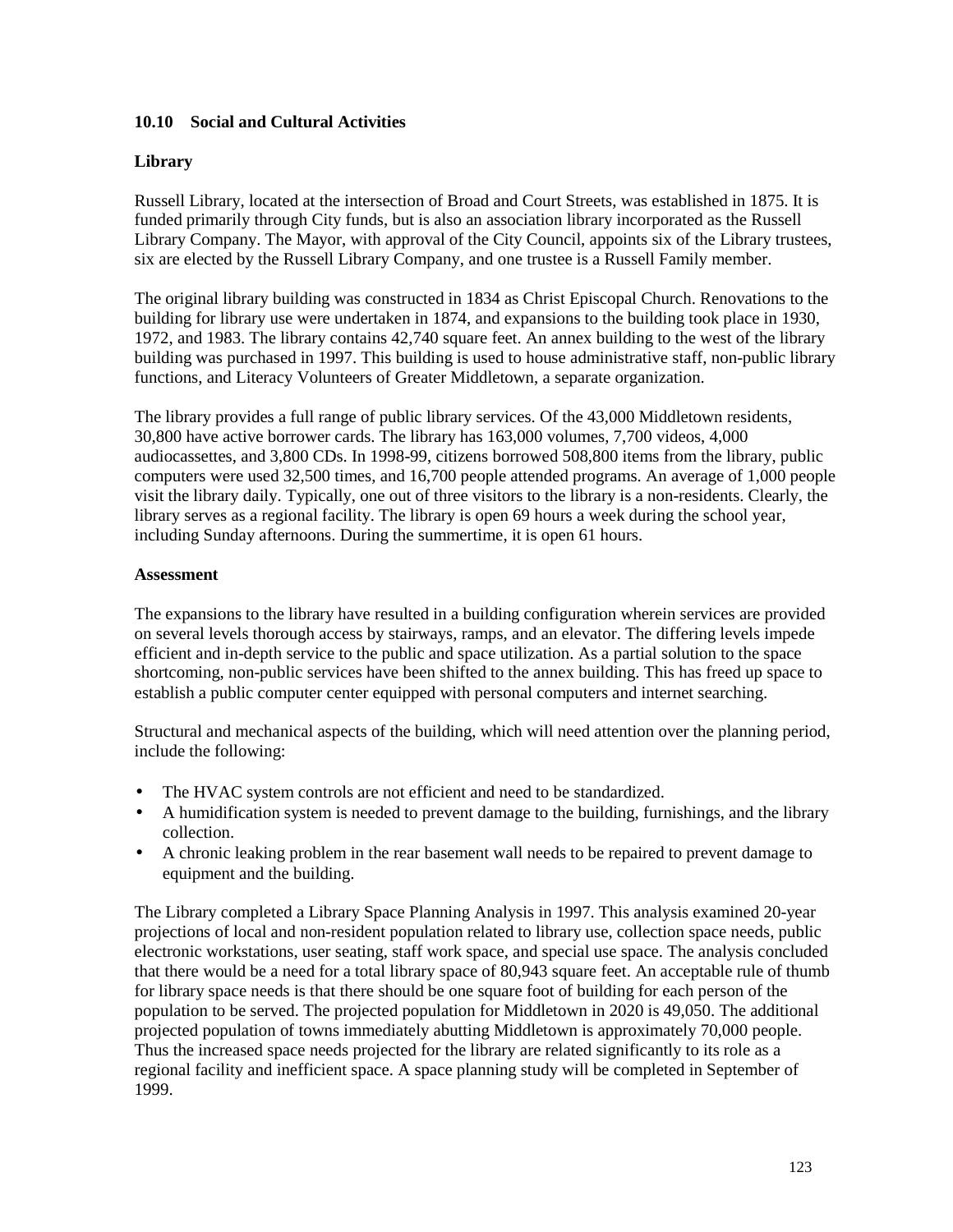## **Recommendations**

Any discussion about expanding the existing library needs to take into consideration both the desirability and the limitations of the present site. The Russell Library is in an ideal location for the following reasons:

- It is within a block of the downtown area and reinforces its vitality.
- The current location has excellent access to mass transit facilities.
- The historic quality and design of the library building adds to the appeal and attractiveness of this section of downtown.

Since the library is in a built-up area, there are, as noted below, very limited possibilities for expansion.

- Expansions to the west up Court Street beyond the existing annex building would be difficult because of grade changes and potential disruption to an established neighborhood.
- Expansion directly to the north behind the annex building has some potential, but it is a rather small area.
- Other expansions to the north adjacent to the existing library building could require demolition of an existing building or buildings.

Because of the Library's key role in supporting the downtown area, it is not recommended that a new site or a branch site be considered. Rather, the Library should be vigilant for opportunities to acquire adjacent and or nearby properties to allow needed expansion.

The lack of adequate parking is also an issue for the library. Recently, the City acquired property across from the library to provide for 52 metered parking spaces. These spaces will serve both the library and the downtown area. There is additional land available east of the library for approximately 70 more parking spaces. This land has yet to be acquired.

## **Senior Center**

The Middletown Senior Center is located at the Sbona towers elderly housing site on Broad Street. The area used for the center is leased from the Middletown Housing Authority. The center contains approximately 7,700 square feet on two floors. The building is handicapped accessible and is equipped with elevators.

Limited on-street parking is available to the site, and adjacent church parking lots are available weekdays.

Community gardens and a sitting park are located on the east side of the Senior Center site.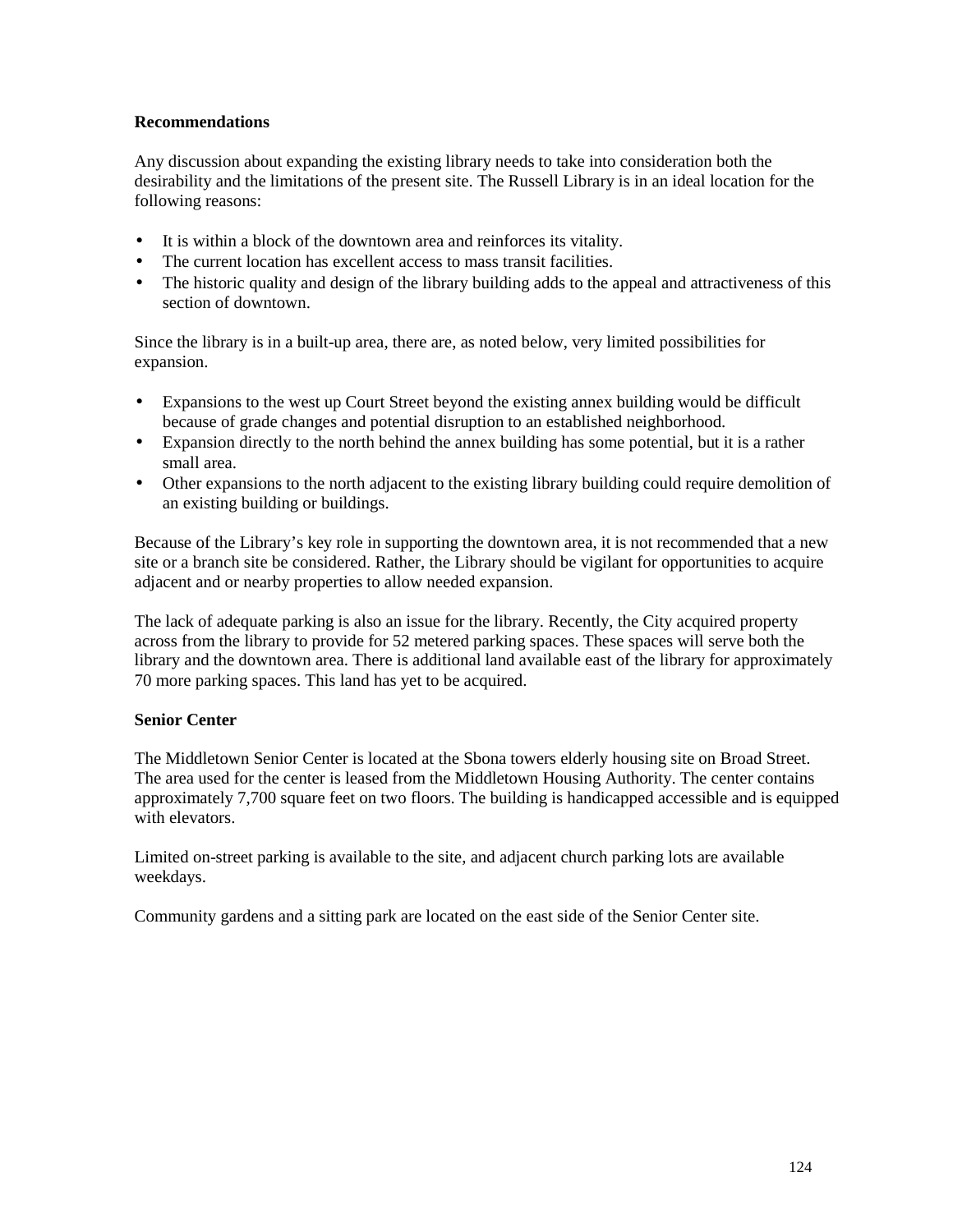#### **Assessment**

The Senior Center is adequate for the programs currently offered. Crowding or lack of space has not been an issue. There are occasions when programs conflict due to the nature of the program s, i.e., the noise of card games or bingo infringing upon the quite environment needed for meditative type exercises.

## **Recommendations**

The population projections presented at the beginning of this report notes that the over 65 age group will grow by more that 20 % over the next two decades. The majority of this growth is forecast during the 2010 to 2020 period. During the planning period, the increase in the 65 and over age group is expected to be slightly more than 2 per cent - going from a population of 4,812 to 4,917. Thus, population increases in this age group are not likely to require expanded senior center facilities over the planning period.

The senior center has been expanding the range and type of programs offered to seniors. For instance, computer instruction and use is a relatively recent and very popular offering. Expanded programs could require additional space beyond that currently available. In order to meet such needs, the recommended strategy is to expand the existing facility. As with the library, the senior center tends to reinforce the vitality of downtown and should be kept close to it. In the event that such expansion is not feasible, alternative sites within a block or two of the downtown area, such as the former police station, should be explored.

## **Youth Center**

A youth center is in the process of being established through leased space in the downtown area. The lease is for a two-year period. In a previous section, it was suggested that portions of the former police station might be suitable for housing the youth center. Depending upon the success of the rented facility and a demonstration for the need of an on-going facility, efforts over the next two years should be made to determine the appropriateness and feasibility of using the former police station for a youth center.

## **Long Hill Estate (Wadsworth Mansion)**

Long Hill Estate, (also known as the Wadsworth Mansion), a historic property, contains a 25,000 square foot mansion and 104 acres of landscaped grounds. The City recently acquired this property and is in the process of renovating the building. The building will house offices for a non-profit organization and a banquet facility.

## **Court House Building**

The former courthouse building just north of the Municipal Building is currently used for storage. This building is functionally obsolete and it is not feasible to renovate it. The current use, storage, is an extreme under-utilization of the site.

The site is a highly desirable one for a variety of reasons. It is convenient to downtown, has a view of and access, via a tunnel, to the river, and is visible from Route 9. It is suggested that a design competition be held to assist in determining the best uses and layout for this key parcel. A combination of office use and public park / public space use could take advantage of the unique characteristics of this site.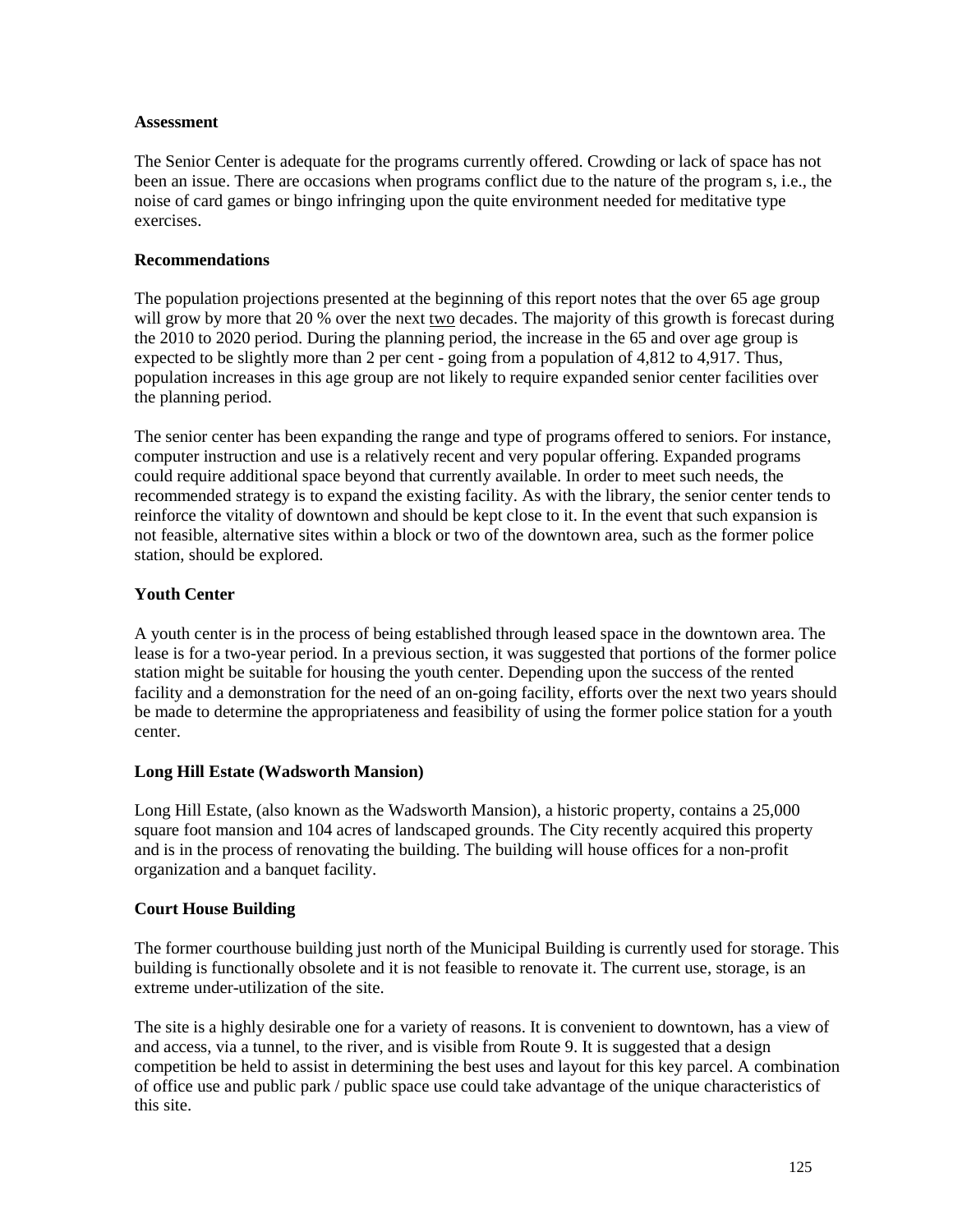#### **10.11 Parks and Recreation Department**

The Parks and Recreation Department is headquartered at Butternut Park. The department has twentyfive employees, is responsible for the maintenance of all city owned park facilities and athletic fields, as well as for the maintenance of the majority of athletic fields on public school property. Other activities of the department include day programs, swim lessons, teen, adult, and senior programs, a variety of special events, staffing and maintenance of swimming pools, and staffing for the operation of seven summer camps. The majority of those registering for programs do so by mail.

#### **Assessment**

The existing office facility at Butternut Park is adequate for the needs of the Parks and Recreation Department. On-site parking is adequate.

## **Park and Recreational Facilities**

The tables on the following pages list the open space, park, and recreational facilities throughout the city. Table 1 summarizes the recreational facilities available throughout the City. Table 2 presents a specific inventory of municipal recreational facilities to include the size of each facility and the activities conducted therein. Table 3 lists recreational facilities, which are

|                          |                                  |                  | Lights                                                 |
|--------------------------|----------------------------------|------------------|--------------------------------------------------------|
|                          |                                  |                  |                                                        |
| $\overline{c}$           | $\overline{c}$                   | 4                | 1                                                      |
|                          |                                  | 8                | $\overline{2}$                                         |
| $\overline{7}$           | 6                                | 13               |                                                        |
|                          |                                  |                  |                                                        |
| $\overline{\mathcal{A}}$ |                                  | 4                |                                                        |
| 4                        | 11                               | 15               | 1                                                      |
|                          |                                  |                  |                                                        |
| $\mathbf{1}$             | $\overline{c}$                   | 3                | 1                                                      |
| 8                        | 11                               | 19               | 2                                                      |
|                          | $\overline{2}$                   | $\boldsymbol{2}$ |                                                        |
| 1                        |                                  | $\mathbf{1}$     |                                                        |
|                          |                                  |                  |                                                        |
| $\mathbf{1}$             |                                  | $\mathbf{1}$     |                                                        |
| 1                        |                                  | 1                |                                                        |
|                          |                                  |                  |                                                        |
| 1                        |                                  | 1                |                                                        |
|                          | $\overline{2}$                   | $\boldsymbol{2}$ |                                                        |
| $\mathbf{1}$             |                                  | $\mathbf{1}$     |                                                        |
|                          |                                  |                  |                                                        |
| 1                        |                                  | 1                |                                                        |
| $\overline{c}$           |                                  | $\boldsymbol{2}$ |                                                        |
|                          |                                  | 8                |                                                        |
| 12                       | 9                                | 21               |                                                        |
| 14                       | 9                                | 23               |                                                        |
|                          | $\overline{5}$<br>$\overline{8}$ | $\overline{3}$   | Summary of Recreational Pacifices<br>Park School Total |

**Table 10.13 Summary of Recreational Facilities**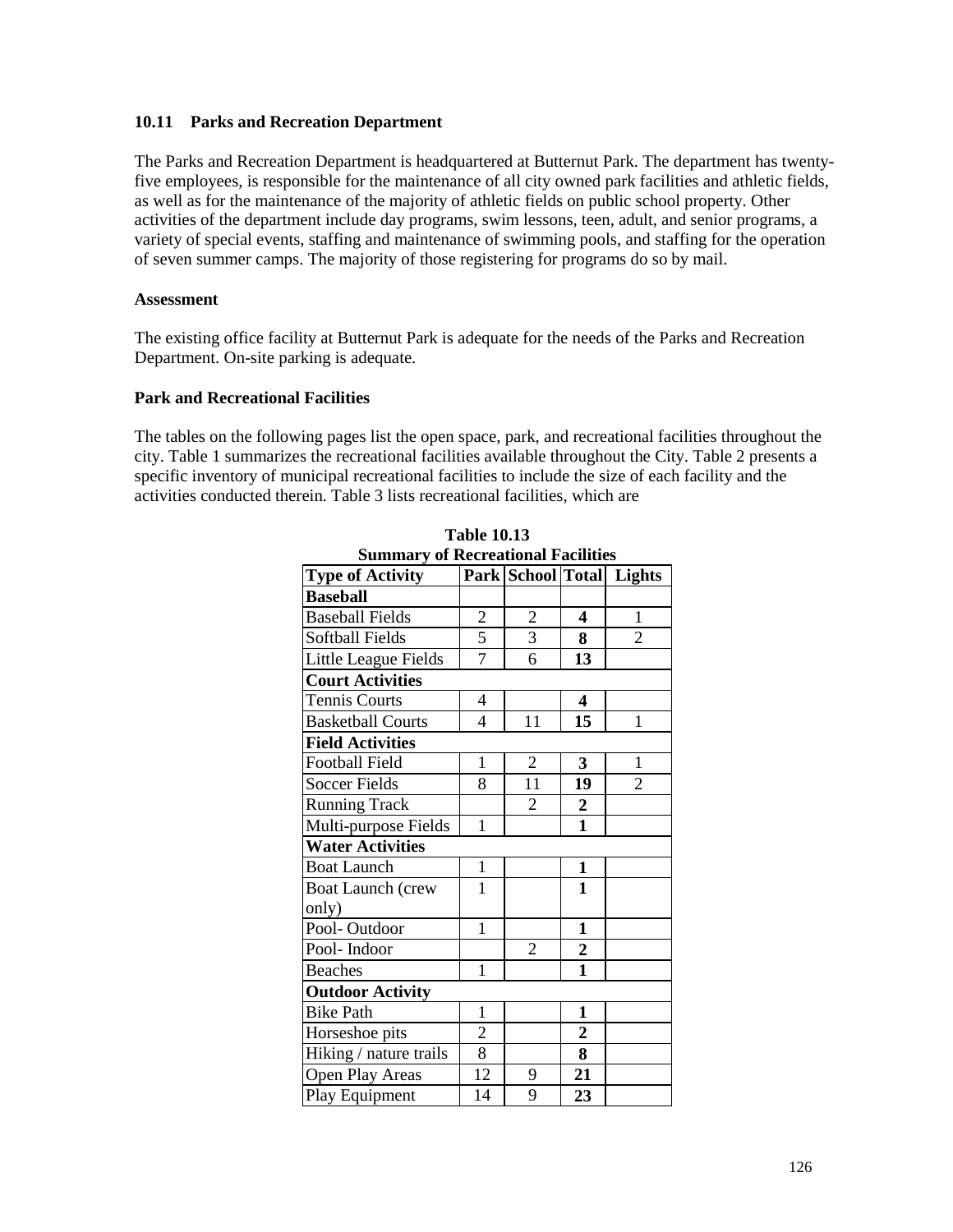| Skating Pond/Area       |   |  |  |
|-------------------------|---|--|--|
| Picnic Groves           |   |  |  |
| <b>Miscellaneous</b>    |   |  |  |
| <b>Summer Camp</b>      |   |  |  |
| Pavilions               | 6 |  |  |
| Senior Center           |   |  |  |
| <b>Community Center</b> |   |  |  |
| <b>Youth Center</b>     |   |  |  |

 Note - . Some facilities overlap due to use in different seasons

available on school sites throughout the City. The City owns facilities at 35 different locations, totaling over 650 acres. Additionally, 11 school sites host a variety of athletic fields, little league fields, and playgrounds. The recreational facilities map in the appendix displays the locations of park and recreation facilities. As a general observation, the distribution and location of the facilities serves the residents of Middletown well.

| Location                           | Acres | Existing Uses / Facilities                                                                                                                                                                                          |
|------------------------------------|-------|---------------------------------------------------------------------------------------------------------------------------------------------------------------------------------------------------------------------|
| <b>Alsop Property</b>              | 15.20 | open space                                                                                                                                                                                                          |
| <b>Bartholomew</b><br>Playground   | .40   | playground/play area                                                                                                                                                                                                |
| <b>Butternut Hollow</b>            | 5.90  | picnic facilities, playground/play area, fishing area, ice skating                                                                                                                                                  |
| <b>Columbus Point</b>              | .75   | picnic facilities, historical monuments                                                                                                                                                                             |
| <b>Cucia Park</b>                  | 4.40  | picnic facilities, playground/play area, fishing area                                                                                                                                                               |
| deKoven/Green Street<br>Playground | 2.25  | playground/play area                                                                                                                                                                                                |
| <b>Dobson Circle</b>               | 3.30  | open space                                                                                                                                                                                                          |
| <b>Donovan Park</b>                | 2.25  | playground/play area, 1 little league/soccer field, (soccer for practice only)<br>basketball court                                                                                                                  |
| <b>Guida Conservation</b><br>Area  | 100.0 | hiking trail system, open space                                                                                                                                                                                     |
| <b>Harbor Park</b>                 | 2.60  | picnic facilities, fishing area, bulkhead dock, crew launch area/docks, rest rooms, crew<br>boathouse, 2 pavilions                                                                                                  |
| <b>Hubbard Park</b>                | 3.50  | 2 little league fields                                                                                                                                                                                              |
| <b>Hubbard Tract</b>               | 22.0  | open space                                                                                                                                                                                                          |
| <b>Marzelak Park</b>               | .50   | playground/play area                                                                                                                                                                                                |
| <b>McCarthy Park</b>               | 2.40  | playground/play area, 1 multi-purpose field                                                                                                                                                                         |
| <b>McCutcheon Park</b>             | 104.6 | picnic facilities, 1 soccer/softball field, 1 little league field, 1 pavilion, swimming area,<br>fishing area, horse shoe pits, boat launch area, rest rooms/bathhouse, day camp/rest<br>rooms, hiking trail system |

**Table 10.14 Inventory of Middletown Park and Recreation Facilities**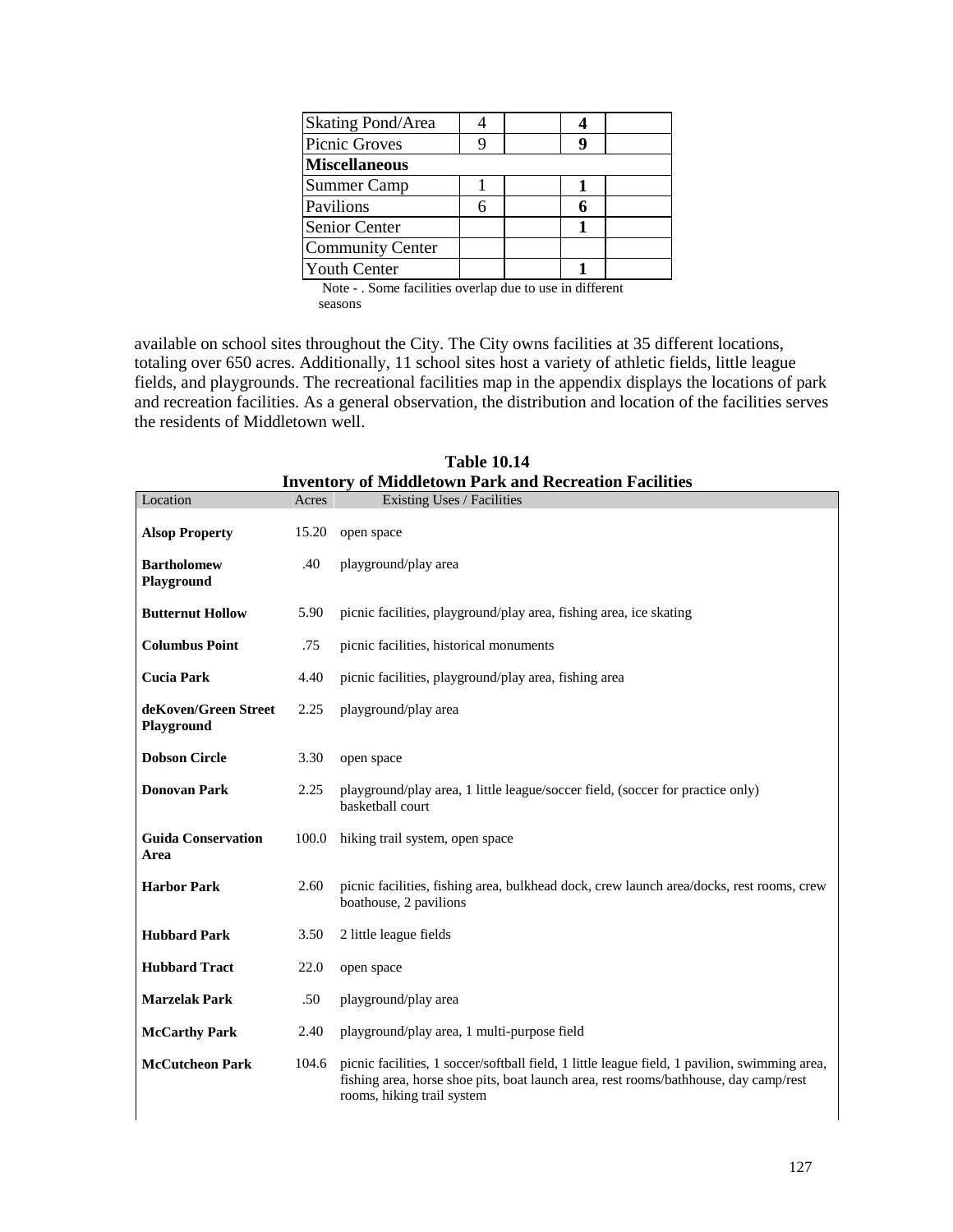| <b>McCutcheon Wildlife</b><br><b>Sanctuary</b> |       | 29.74 hiking trail system, open space                                                                                                                                                                         |
|------------------------------------------------|-------|---------------------------------------------------------------------------------------------------------------------------------------------------------------------------------------------------------------|
| <b>Middletown Nature</b><br>Garden             | 17.90 | picnic facilities, hiking trail system, open space                                                                                                                                                            |
| <b>Newfield Meadows</b>                        | 144.0 | open space                                                                                                                                                                                                    |
| <b>Palmer Field</b>                            | 6.70  | baseball stadium (lit), 1 field for baseball/football/soccer, concession area, 1 field<br>house,<br>rest rooms, covered grandstand                                                                            |
| <b>Pat Kidney Field</b>                        | 9.00  | tennis courts, playground/play area, basketball courts<br>3 fields consisting of: 2 hardball fields (1 lit), 2 softball fields, 2 soccer fields, 1<br>football field (football for practice only), rest rooms |
| Pillarella Field                               | 2.10  | 1 little league field, open space                                                                                                                                                                             |
| <b>Plum Open Space</b>                         | 12.5  | possible recreation                                                                                                                                                                                           |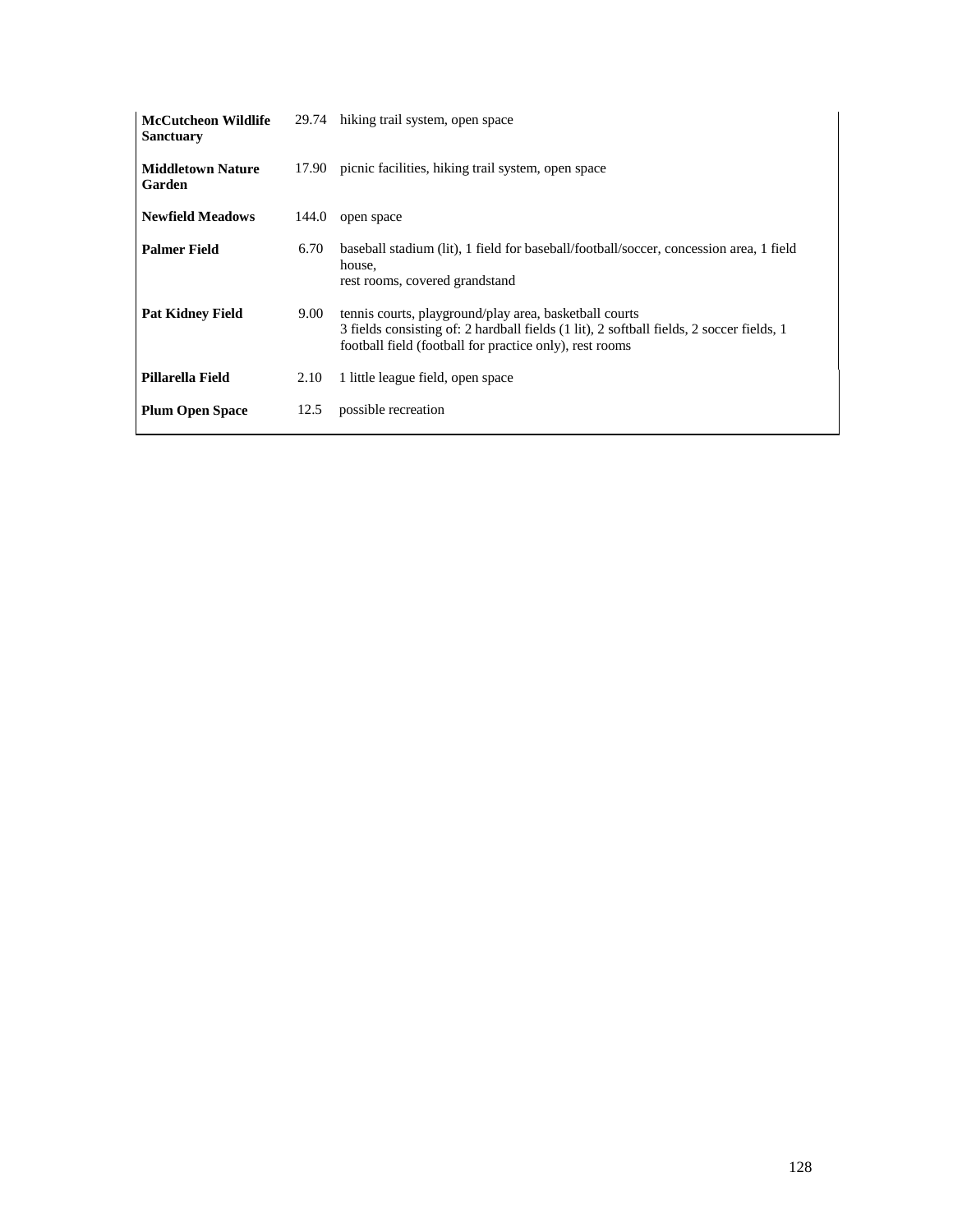| <b>Location</b>                     | Acres | Inventory of Middletown Fark and Recreation Facilities<br><b>Existing Facilities</b>                                                                                                                                                                                               |
|-------------------------------------|-------|------------------------------------------------------------------------------------------------------------------------------------------------------------------------------------------------------------------------------------------------------------------------------------|
| <b>Ravine Park</b>                  | 8.80  | Playground, fishing, ice skating, trail system, open space                                                                                                                                                                                                                         |
| <b>Roosevelt Park</b>               | 2.00  | playground/play area, basketball court                                                                                                                                                                                                                                             |
| <b>Smith Park</b>                   | 80.00 | picnic facility, 2 playground/play areas, basketball courts, 2 little league fields,<br>shuffleboard courts, 2 soccer fields (1 lit), 1 softball fields (1 lit), 1 soccer/softball field<br>fishing area, hiking trail system, horse shoe pits, rest rooms, open space, 1 pavilion |
| <b>Spear Park</b>                   | 2.20  | picnic facilities, historical monuments, fountain                                                                                                                                                                                                                                  |
| <b>Swales Pond</b>                  | 1.50  | fishing area, ice skating                                                                                                                                                                                                                                                          |
| <b>Town Farms Park</b>              | 6.00  | fishing area, open space                                                                                                                                                                                                                                                           |
| <b>Tynan Memorial Park</b>          | 30.16 | hiking trail system, open space                                                                                                                                                                                                                                                    |
| <b>Union Park at South</b><br>Green | 1.30  | historical monuments                                                                                                                                                                                                                                                               |
| <b>Veteran's Memorial</b><br>Park   | 41.00 | picnic facilities, 2 playground/play areas, fishing area, 1 outdoor swim/wading pool,<br>hiking trail system, bath house/rest rooms, 2 pavilions                                                                                                                                   |
| <b>Veteran's Memorial</b><br>Green  | 3.30  | historical monuments                                                                                                                                                                                                                                                               |
| <b>Westfield Falls</b>              | 2.00  | open space                                                                                                                                                                                                                                                                         |
| <b>Wilcox Island</b>                | 16.50 | open space                                                                                                                                                                                                                                                                         |
| <b>Zoars Pond</b>                   | 24.70 | fishing area, ice skating                                                                                                                                                                                                                                                          |

**Table 10.15, continued Inventory of Middletown Park and Recreation Facilities**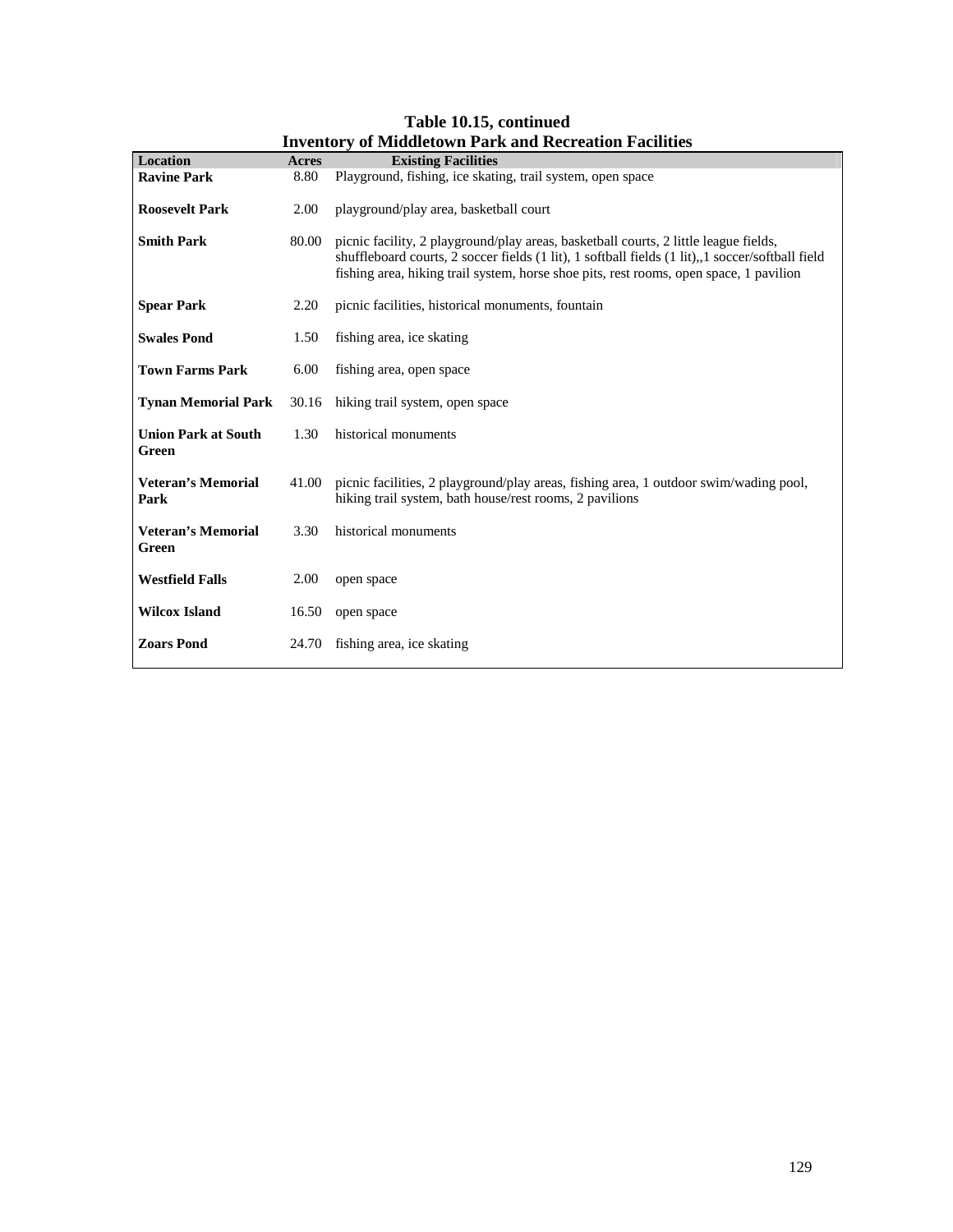| School                                      | Acres | Facilities                                                                                                                           |
|---------------------------------------------|-------|--------------------------------------------------------------------------------------------------------------------------------------|
| Middletown H.S.                             | 12.6  | 2 tee ball fields, 1 running track, indoor/heated pool, football field                                                               |
| <b>Woodrow Wilson M.S.</b>                  | 75.0  | 1 hardball field, 2 softball fields, 1 indoor/heated pool, 1 football field, 2 soccer fields,<br>1 running track, basketball baskets |
| <b>Keigwin Annex</b>                        | 48    | play area, basketball courts                                                                                                         |
| <b>Bielefield Elementary</b>                | 5.0   | playground/play area, 1 little league/soccer field, (soccer for practice only), basketball<br>courts                                 |
| <b>Farm Hill Elementary</b>                 | 4.3   | 2 playground/play areas, basketball courts                                                                                           |
| <b>Lawrence Elementary</b>                  | 61.0  | playground/play area, 1 little league field, 1 soccer field, (soccer for practice only),<br>basketball courts                        |
| <b>MacDonough</b><br>Elementary             | 1.34  | See Donovan Park                                                                                                                     |
| <b>Moody Elementary</b>                     | 33.0  | See Smith Park                                                                                                                       |
| <b>Snow Elementary</b>                      | 25.0  | 2 playground/play areas. 3 little league fields                                                                                      |
| <b>Spencer Elementary</b>                   | 16.2  | playground/play area. 1 little league/soccer field. (soccer for practice only). basketball<br>baskets                                |
| <b>Wesley Elementary</b>                    | 15.0  | playground/play area. 1 soccer field. (soccer for practice only). basketball courts                                                  |
| Vinal Technical H.S.*<br>*Regional Facility | 33.1  | 1 soccer/hardball field, 1 soccer/softball field, 3 soccer fields.                                                                   |

**Table 10.16 Recreation Facilities – Middletown Public School Sites** 

#### **Assessment**

There is considerable demand for recreational facilities throughout the city. This is especially true as relates to the need for and use of athletic fields as evidenced by the following:

- There are many more requests than openings for "company" use of athletic fields. There are simply more people wishing to participate in these activities than there are facilities to accommodate them. For instance, combined reservations for baseball, soccer, and football at Palmer Field went from 140 in 1996 to 207 in 1997.
- In order to meet the recreational needs of the community, athletic fields are under heavy use. There is often insufficient time for proper maintenance and for the fields to recuperate.
- Athletic fields need to be put to a variety of purposes, i.e., serving as practice fields for one sport and primary fields for another sport. Again, this doesn't always leave sufficient time for maintenance.
- Not all high school sports teams have dedicated facilities resulting in less field maintenance and more sharing.
- Many soccer fields overlap other field uses such as little league and softball causing scheduling conflicts. Many of the soccer fields are practice only due to terrain and size limitations.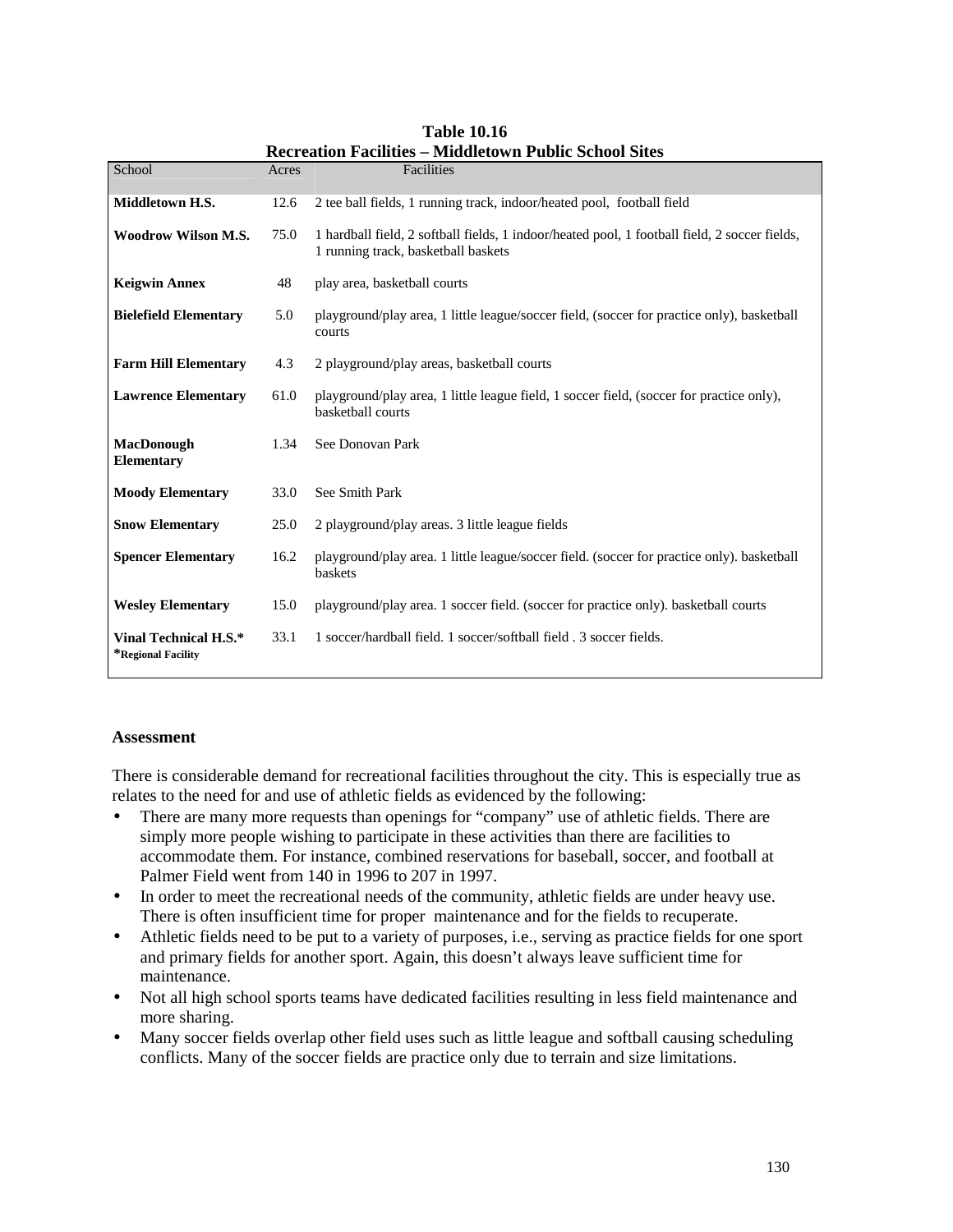• There continues to be a substantial demand for soccer fields. Park and recreation department statistics show that reservations for soccer field use grew from 587 in 1996 to 1,143 in 1997, and these figures do not include practice sessions.

In order to address these issues additional athletic field space should be developed to meet local needs and allow for "rotation" of play fields.

Table -4 applies national recreational standards to each major type of recreational activity so as to indicate needs for additional facilities. (Note that where local experience is counter to the recommended standards, that is a need has been clearly demonstrated, the table reflects such a need.)

The analysis indicates that additional facilities may be needed in the near future for baseball, softball, and running tracks. The experience of the community to date also suggests additional facilities for soccer and little league. In the longer term, additional facilities may also be needed for a swimming pool, picnic areas, and tennis courts.

#### **Recommendations**

Overall, the City has an excellent array of recreation facilities for its residents. The City has 34 separate locations offering a wide range of recreational opportunities. Facilities are located close to residential areas creating an accessible and convenient network of parks and open spaces. In order to meet current and future demands for recreation within the City, the following should be considered: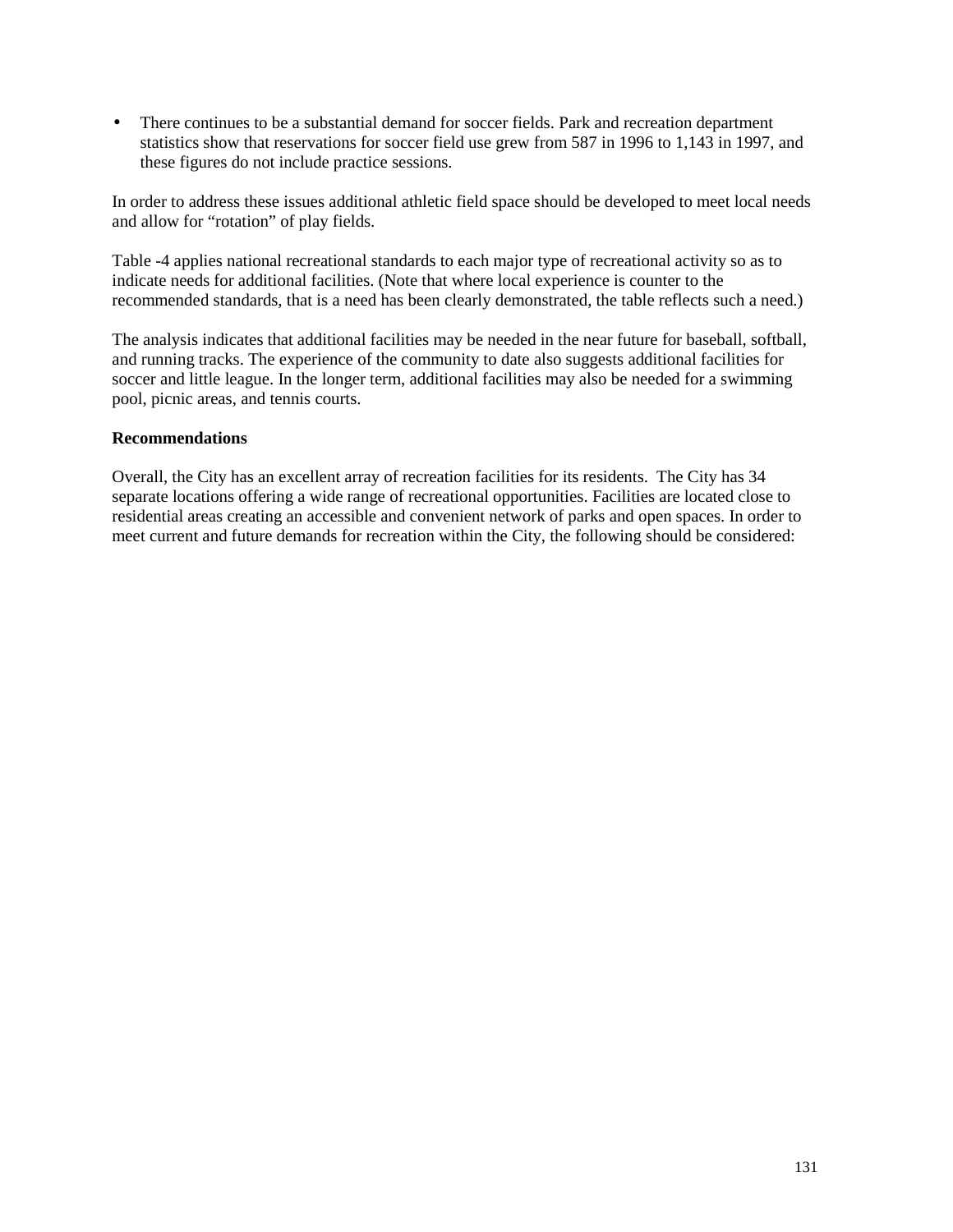| <b>Type of Activity</b>             | No. of<br><b>Existing</b><br><b>Facilities</b> | <b>Population</b><br>Guideline<br>Per | <b>Total Pop.</b><br><b>Presently</b><br><b>Served</b> | <b>Current</b><br><b>Need</b> | <b>Ultimate</b><br><b>Need</b> | <b>Notes</b>                                                 |
|-------------------------------------|------------------------------------------------|---------------------------------------|--------------------------------------------------------|-------------------------------|--------------------------------|--------------------------------------------------------------|
|                                     |                                                | <b>Facility</b>                       |                                                        |                               |                                |                                                              |
| <b>Baseball</b>                     |                                                |                                       |                                                        |                               |                                |                                                              |
| <b>Baseball Fields</b>              | $\overline{4}$                                 | 6.000                                 | 24,000                                                 | Probable                      |                                |                                                              |
| <b>Softball Fields</b>              | $\,8\,$                                        | 5,000                                 | 40,000                                                 | <b>Strong</b>                 |                                |                                                              |
| Little League Fields                | 13                                             | 4,000                                 | 52,000                                                 | <b>Strong</b>                 |                                |                                                              |
| <b>Court Activities</b>             |                                                |                                       |                                                        |                               |                                |                                                              |
| <b>Tennis Courts</b>                | $\overline{4}$                                 | 2,000                                 | 2,000                                                  |                               | <b>Possible</b>                | Wesleyan courts on Vine St. also used                        |
| <b>Basketball Courts</b>            | 15                                             | 4,000                                 | 60,000                                                 |                               |                                |                                                              |
|                                     |                                                |                                       |                                                        |                               |                                |                                                              |
| <b>Field Activities</b>             |                                                |                                       |                                                        |                               |                                |                                                              |
| Multi-purpose Fields                | $\mathbf{1}$                                   | none                                  |                                                        |                               |                                |                                                              |
| <b>Running Track</b>                | $\overline{2}$                                 | 15,000                                | 30,000                                                 | Probable                      |                                |                                                              |
| <b>Football Field</b>               | $\overline{3}$                                 | 20,000                                | 60,000                                                 |                               |                                | 2 fields belong to Board of Education                        |
| <b>Soccer Fields</b>                | 19                                             | 5,000                                 | 95,000                                                 | <b>Strong</b>                 |                                | 5 fields at Vinal Tech & 5 practice,                         |
|                                     |                                                |                                       |                                                        |                               |                                | 6 overlapping                                                |
| <b>Outdoor Activity Areas</b>       |                                                |                                       |                                                        |                               |                                |                                                              |
| <b>Bike Path</b>                    | $\mathbf{1}$                                   | n/a                                   |                                                        |                               |                                |                                                              |
| Hiking / nature trail               | 8                                              | n/a                                   |                                                        |                               |                                |                                                              |
| Open Play Areas                     | 12                                             | n/a<br>n/a                            |                                                        |                               |                                |                                                              |
| Play Equipment<br>Skating Pond/Area | 23<br>$\overline{4}$                           | 20,000                                | 80,000                                                 |                               |                                |                                                              |
| Picnic Areas                        | 9                                              |                                       |                                                        | Probable                      |                                |                                                              |
|                                     |                                                | 4,000                                 | 36,000                                                 |                               |                                |                                                              |
| <b>Water Activities</b>             |                                                |                                       |                                                        |                               |                                |                                                              |
| <b>Boat Launch</b>                  | 1                                              | n/a                                   |                                                        |                               |                                | Access to Crystal Lake                                       |
| Boat Launch (crew only)             | $\mathbf{1}$                                   | n/a                                   |                                                        |                               |                                | Access to CT River                                           |
| <b>Beaches</b>                      | $\mathbf{1}$                                   | 15,000                                | 15,000                                                 | Probable                      |                                |                                                              |
| <b>Swimming Pools</b>               | 3                                              | 10,000                                | 30,000                                                 |                               | <b>Possible</b>                |                                                              |
|                                     |                                                |                                       |                                                        |                               |                                |                                                              |
| <b>Miscellaneous</b>                |                                                |                                       |                                                        |                               |                                |                                                              |
| <b>Community Center</b>             | N <sub>0</sub>                                 | 25,000                                |                                                        |                               |                                |                                                              |
| Summer Camp<br>Golf course          | Yes<br>1/2                                     | n/a                                   |                                                        |                               |                                |                                                              |
|                                     |                                                | 25,000                                | 12,500                                                 | <b>Strong</b>                 |                                | 18-hole public course in approval<br>process near Mile Lane. |
|                                     | $(9$ hole)                                     |                                       |                                                        |                               |                                |                                                              |

## **Table 10.17 Recreation Facility Needs Assessment**

Note: Facility needs are based on standards of the National Recreation and Parks Association. It can be expected that demands for different recreation activities (and facilities) will vary between different jurisdictions depending on local interests. Note: Current population estimate (1996) is 43,243 residents.

- Renovate Veterans Park. Smith Park and McCutcheon Park are large multi-purpose facilities serving the northern and southern areas of the city. Veterans Park is well located and of a sufficient size to offer the downtown neighborhoods attractive and functional recreational opportunities. Additional parking, better lighting, additional walking trails, picnic areas,
	- pavilions, and compact sports activities, (horseshoes, bocce courts, volley ball) are appropriate to consider in renovating this park. Consideration should also be given to locating additional recreational facilities close to the downtown area for the convenience of downtown residents. Underutilized parcels could be devoted to recreational use on a temporary basis. For instance, unused portions of the Kogul Lumber property could be used for field sports and /or ice skating.